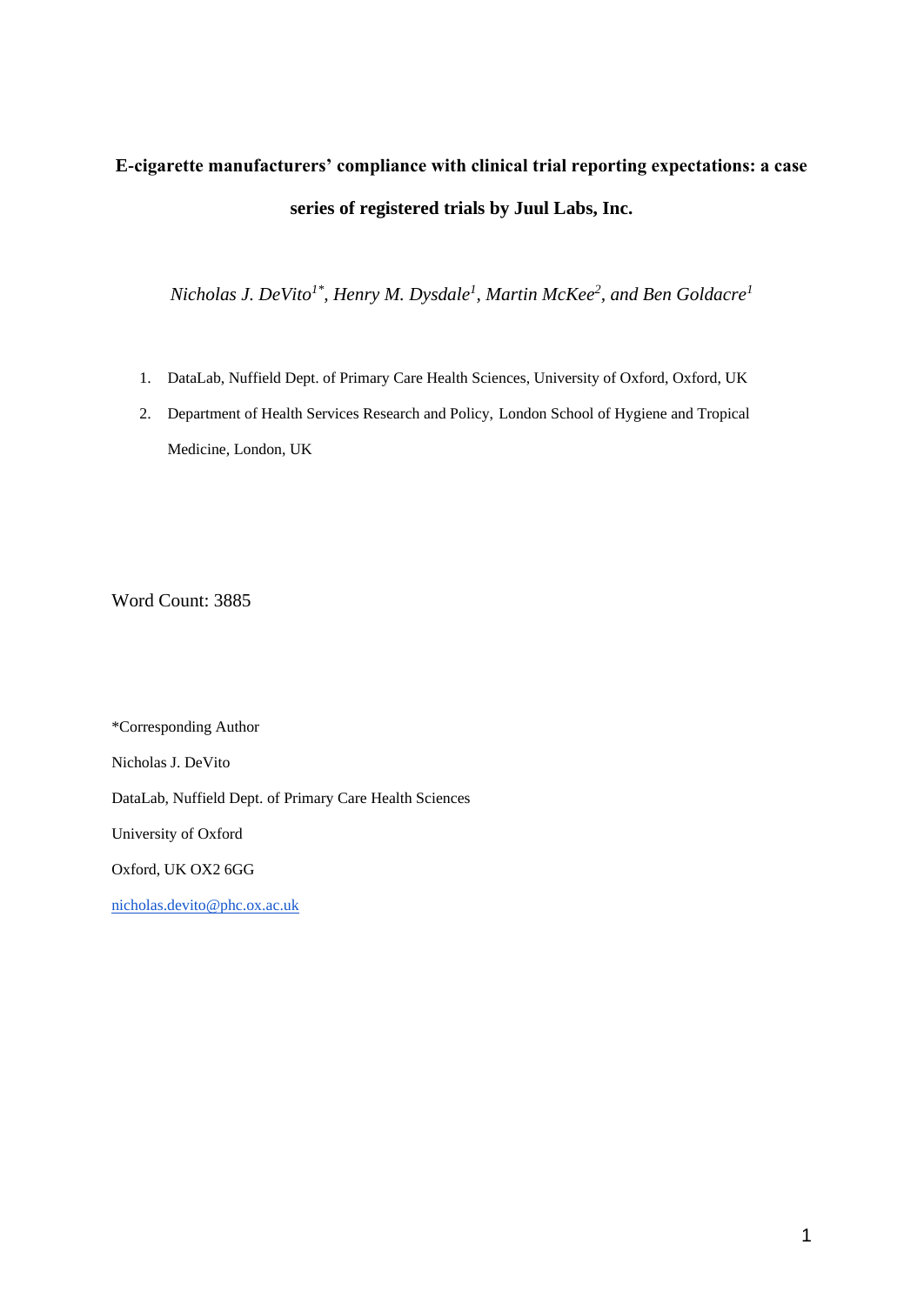#### **Abstract**

#### **Background**

Electronic cigarettes are a frequently debated topic in public health. It is essential that clinical trials examining e-cigarettes are fully and accurately reported, especially given long-standing concerns about tobacco industry research. We assess the reporting of clinical trials sponsored by Juul Labs Inc., the largest e-cigarette company in the US against accepted reporting standards.

## **Methods**

We searched ClinicalTrials.gov for all trials sponsored by Juul Labs Inc. and determined those with registry data consistent with coverage by the FDA Amendments Act 2007 (FDAAA). For trials with a primary completion date more than one year earlier, we searched ClinicalTrials.gov, the academic literature, and a Juul-funded research database (JLI Science) for results. For located results we compared reported outcomes to registered outcomes in line with CONSORT reporting guidelines.

# **Results**

We located five registered trials sponsored by Juul Labs Inc. that appeared covered by the FDAAA 2007 in the public data. All five trials did not have results available on ClinicalTrials.gov. We found one publication and four poster presentations reporting results for four of the five covered trials outside of ClinicalTrials.gov. Of 61 specified outcomes, just 28 were CONSORT compliant. Specific outcome reporting issues are detailed.

## **Discussion**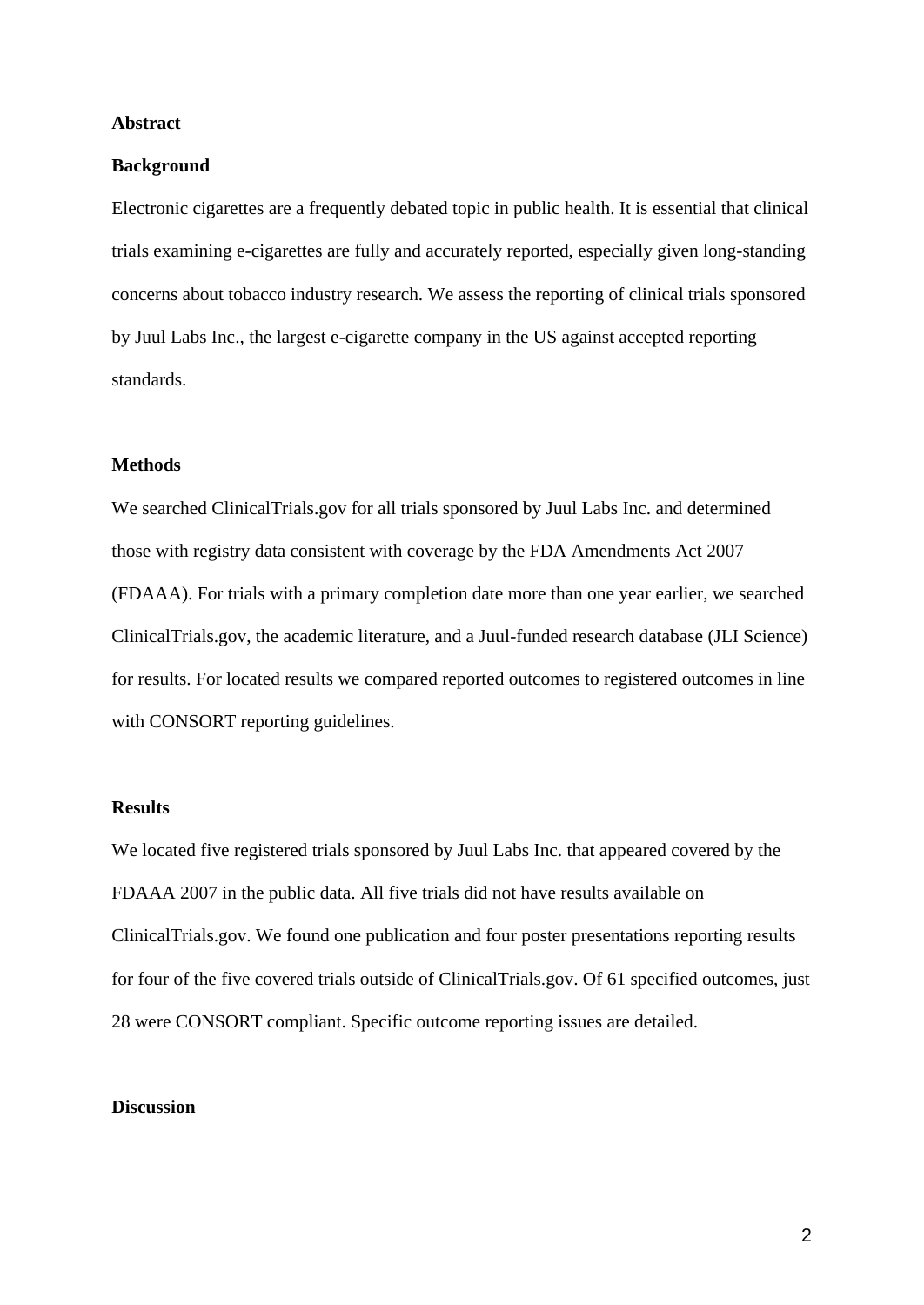Our findings raise substantial concerns regarding these trials. Clinicians, public health professionals, and the public cannot make informed choices about the benefits or hazards of e-cigarettes if the results of clinical trials are not completely and transparently reported. Clarification and potential enforcement of reporting laws may be required.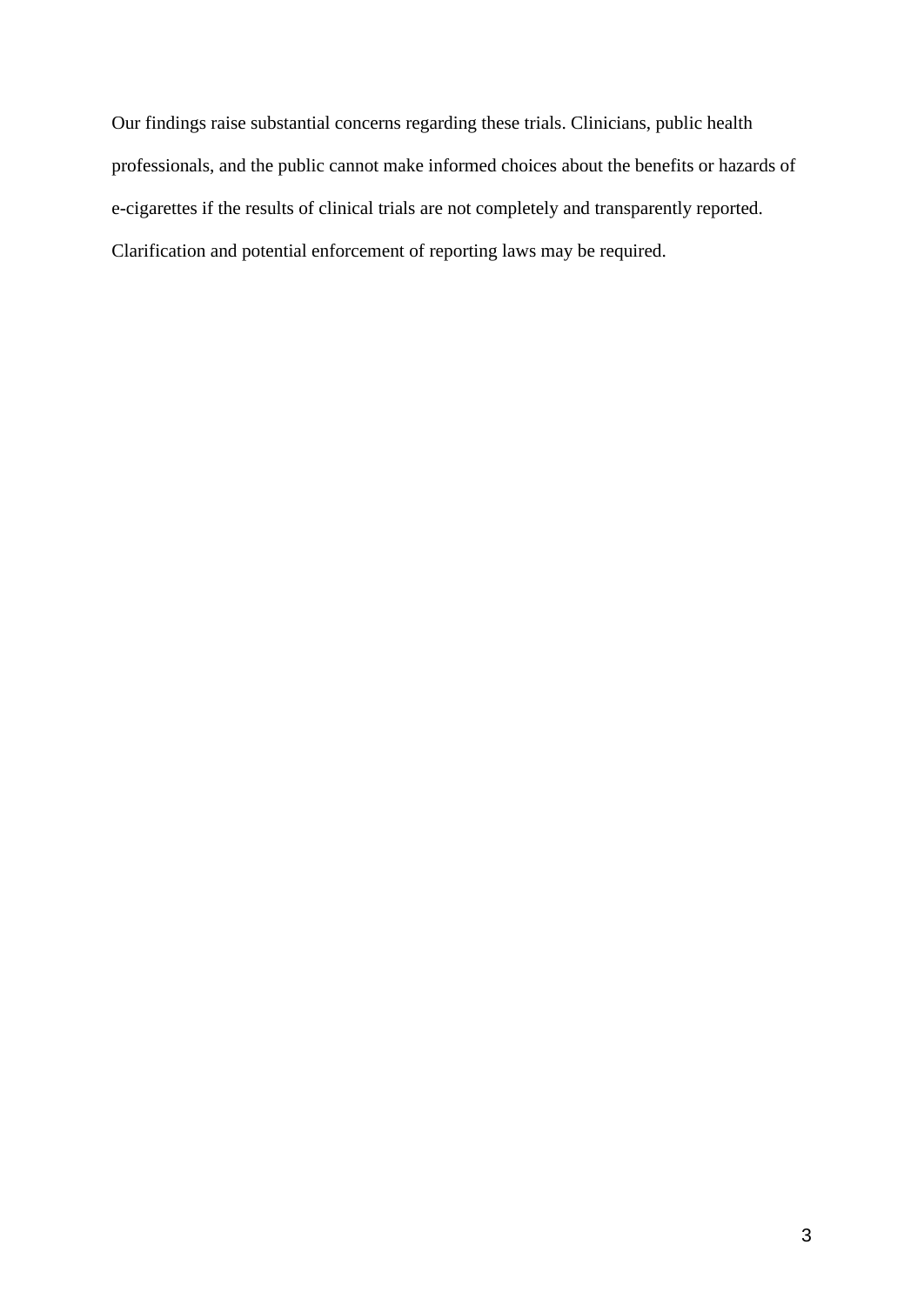#### **What this paper adds**

- Reporting biases can lead to distortions of evidence. Without complete and timely reporting of clinical trials, stakeholders are left without the best possible evidence to inform their decision-making. Clinical trial registries provide a key tool for investigating accountability in preventing biases.
- Despite considerable attention paid to e-cigarette research, and longstanding concerns about industry funded tobacco research, we could locate no prior work specifically investigating reporting biases among registered e-cigarette industry sponsored research.
- Our results show that Juul Labs Inc., the largest e-cigarette manufacturer in the US, has not completely reported their sponsored clinical research, including a failure to report any results to ClinicalTrials.gov. This piece provides an examination of how outcome reporting biases manifest in the published accounts of trials when compared to pre-registered outcomes.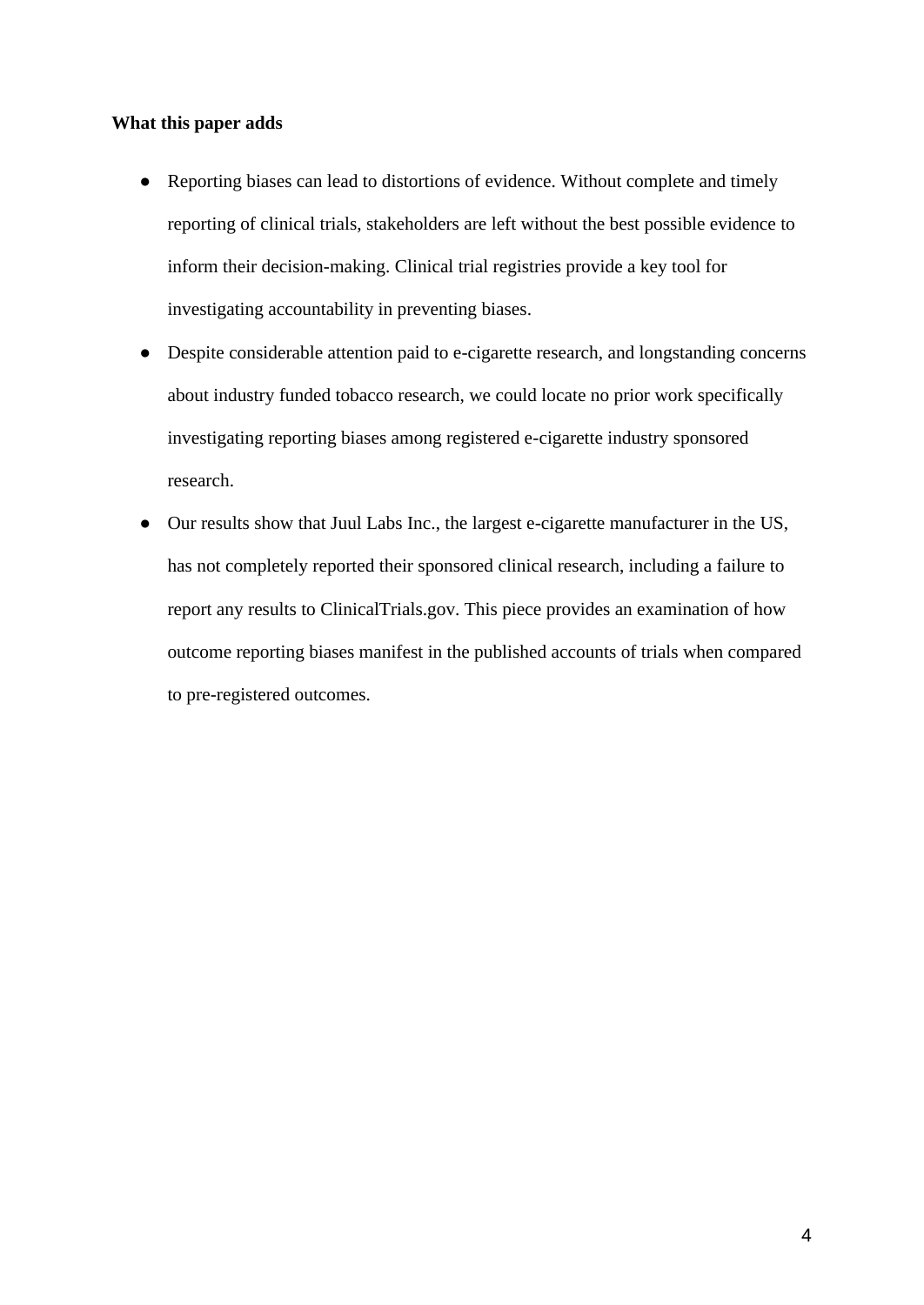# **E-cigarette manufacturers' compliance with clinical trial reporting expectations: a case series of all registered trials by Juul Labs, Inc.**

## **Background**

Electronic nicotine delivery systems (ENDS, or e-cigarettes) are controversial. Some see them as an important weapon in the struggle against smoking[.\[1\]](https://paperpile.com/c/Jq9uH1/9AM9r) Others question their real world effectiveness as quitting aids, their short and long-term safety, and their role in promoting nicotine addiction[.\[2,3\]](https://paperpile.com/c/Jq9uH1/X5nr0+xIgxP) Over 40 countries have banned the sale of e-cigarettes, with others restricting marketing.<sup>[4]</sup> In early 2020 the US Government banned most flavoured e-cigarette cartridges amid concerns about uptake in non-smoking teenagers[.\[5\]](https://paperpile.com/c/Jq9uH1/gsrop) Given these ongoing questions, it is essential that e-cigarette research is made fully available in a timely manner to inform medical and public health decision-making.

The importance of complete reporting of clinical trial results is recognized by international bodies[.\[6,7\]](https://paperpile.com/c/Jq9uH1/V3x6o+VsrI7) In the US, the FDA Amendments Act (FDAAA) 2007 and its 2017 Final Rule requires the sponsors of certain trials to report results within one year of primary completion directly to the ClinicalTrials.gov registry[.\[8,9\]](https://paperpile.com/c/Jq9uH1/Ko0N+sOw55) However, it is not sufficient simply to report: reporting trials *accurately* is promoted by guidelines such as CONSORT, which aims to improve the reporting of clinical trials through "complete, clear, and transparent information on its methodology and findings" and is endorsed by over 500 academic journals[.\[10\]](https://paperpile.com/c/Jq9uH1/NZQxR)  Protocols and trial registrations should be published prospectively to avoid undisclosed "outcome-switching" and selective non-reporting which can exaggerate benefits and obfuscate harms of interventions[.\[11–13\]](https://paperpile.com/c/Jq9uH1/7pnNM+JH5m9+lqguo)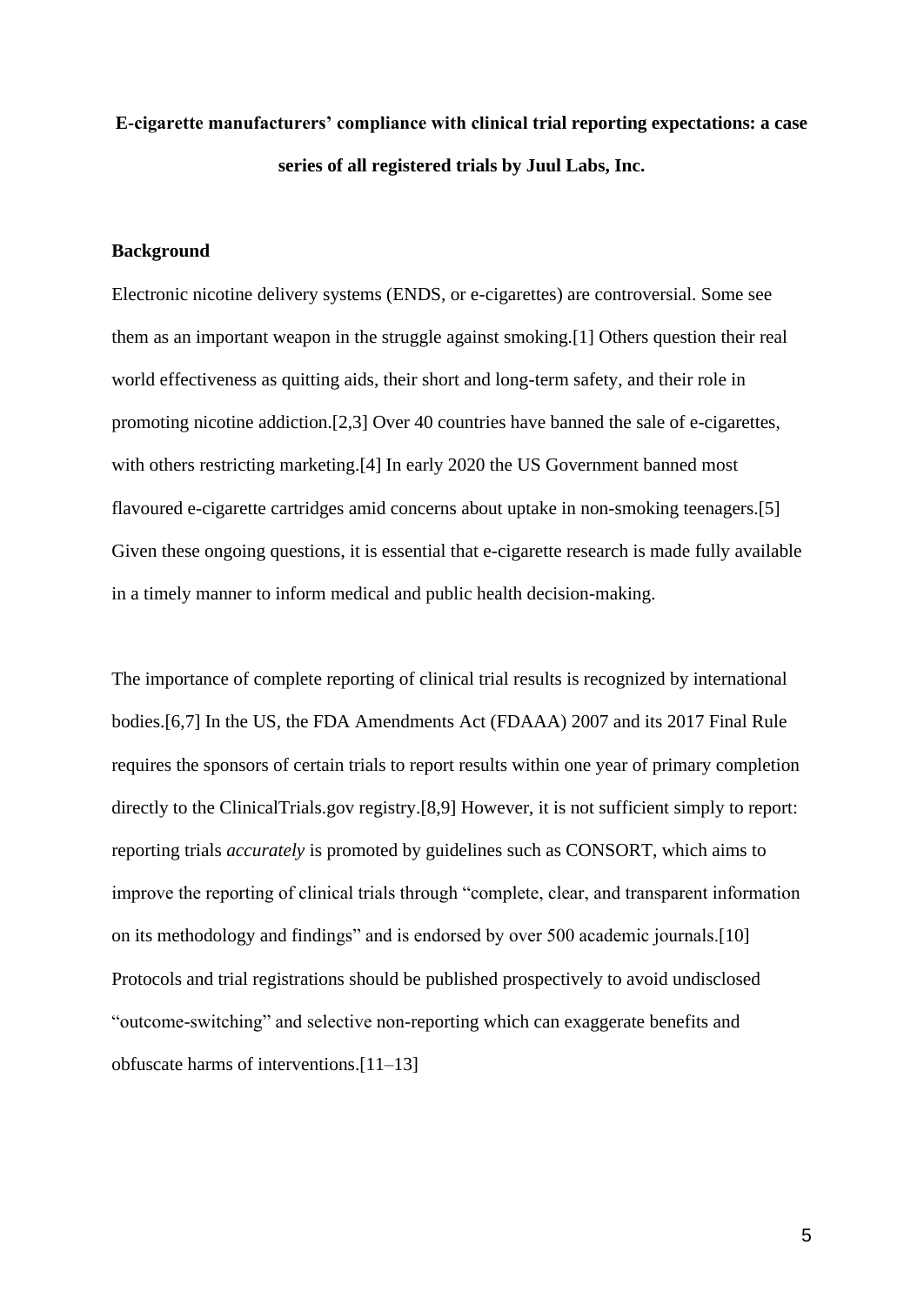In an August 2019 commentary, Tan and colleagues raised concerns about industry sponsored vaping research[.\[14\]](https://paperpile.com/c/Jq9uH1/76mlU) They focus on JLI Science, a Juul Labs, Inc. (Juul Labs) research centre, that supports e-cigarette studies. Juul Labs is a major e-cigarette company holding 27% of the US market share in 2017[.\[15\]](https://paperpile.com/c/Jq9uH1/2HGaj) Tan and co-authors noted a lack of transparency around JLI Science's funding mechanisms, research processes, and potential conflicts of interest. When auditing the JLI Science website the authors could not locate details on governance, funding, study selection, and reporting of Juul Labs-supported research that would allow proper assessments of influence. These findings raise concerns that research arising from this centre may be used to "positively portray the tobacco industry and lobby against regulatory actions" as has occurred in the past. Examining these transparency concerns has only grown in importance given the June 2020 Premarket Tobacco Product Application submission to the US Food and Drug Administration (FDA) by Juul Labs that relies on their "comprehensive research program...examining the public health impact of the JUUL System.["\[16\]](https://paperpile.com/c/Jq9uH1/0gi6L)

We therefore set out to examine whether results of e-cigarette clinical trials sponsored by Juul Labs were reported by international standards on trial reporting timelines and the CONSORT trial reporting guidelines. [\[6–8,10\]](https://paperpile.com/c/Jq9uH1/Ko0N+V3x6o+NZQxR+VsrI7)

#### **Methods**

#### *Inclusion Criteria*

We searched ClinicalTrials.gov for all interventional clinical trials in which Juul Labs was the primary sponsor. We assessed whether each trial had data fields consistent with coverage under the FDAAA 2007, based on established inclusion logic derived from official documentation[.\[8,17–20\]](https://paperpile.com/c/Jq9uH1/R9fp+xYsj4+zOqbf+fqXF7+Ko0N) The "FDA-regulated Device Product" field, added to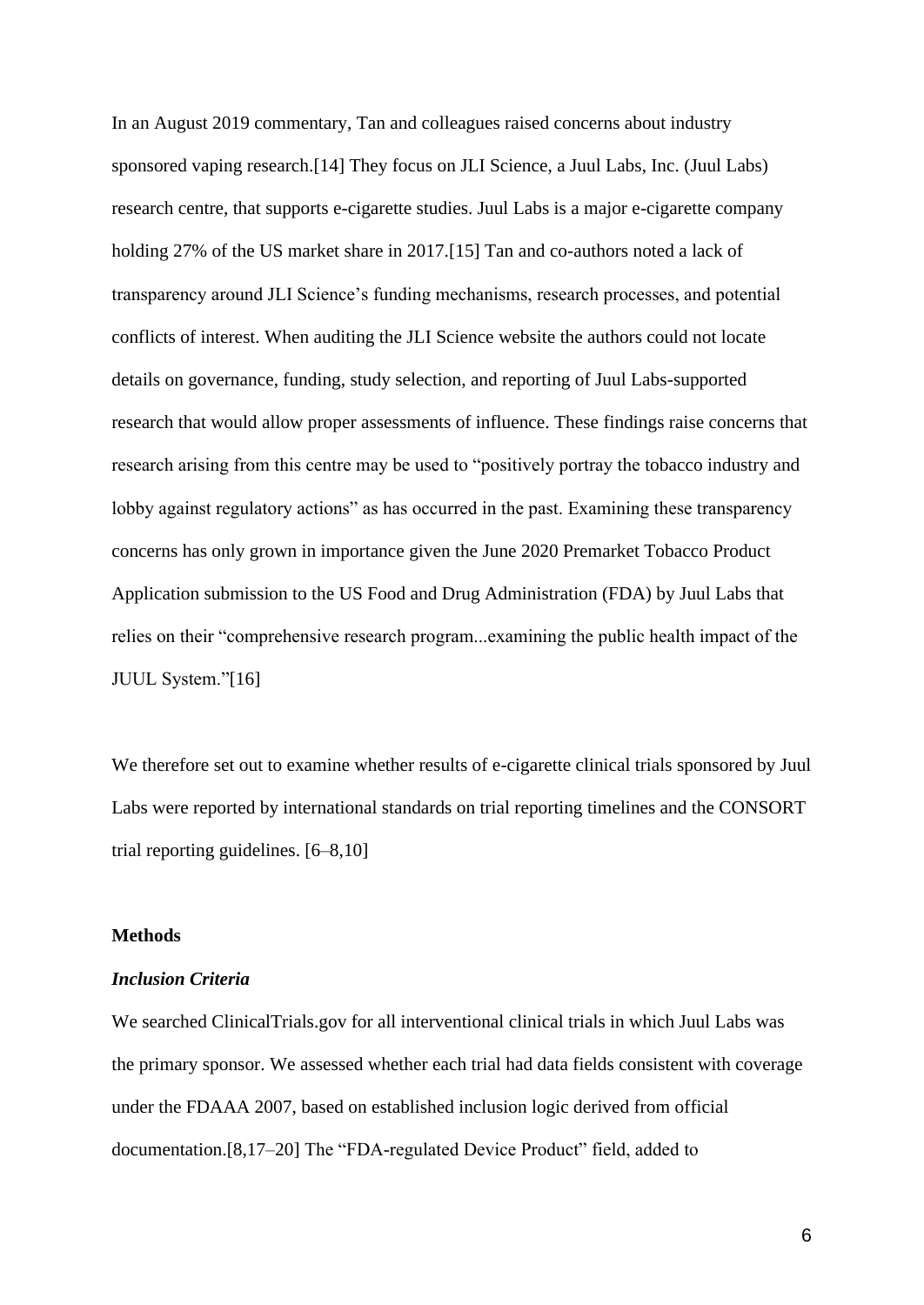ClincialTrials.gov when the Final Rule came into effect, denotes coverage by device regulations and is used to aid determinations of whether FDAAA reporting requirements apply to a given trial[.\[19,20\]](https://paperpile.com/c/Jq9uH1/fqXF7+zOqbf) As with all information on ClinicalTrials.gov, this field is attested to as accurate by the sponsor and reviewed in quality control by ClinicalTrials.gov staff before being made publicly available[.\[8,21\]](https://paperpile.com/c/Jq9uH1/Ko0N+gZSmg) While official determination of coverage under FDAAA would not solely be based on registered data elements, the use of ClinicalTrials.gov data for public audit of potential FDAAA coverage is expressly encouraged in the Final Rule preamble ("Public users of ClinicalTrials.gov, other than responsible parties, should be able to understand whether a registered trial is an applicable clinical trial") and has informed prior analyses[.\[17,22,23\]](https://paperpile.com/c/Jq9uH1/R9fp+IVQt+We4p)

Aligned to both the FDAAA 2007 and accepted ethical standards, we expected results to be available within one year from primary completion both on ClinicalTrials.gov and via any other dissemination routes[.\[6,24\]](https://paperpile.com/c/Jq9uH1/V3x6o+PlND4)

#### *Results Searches*

To assess each trial's reporting status two authors (NJD, HMD) searched 1) ClinicalTrials.gov 2) the academic literature via PubMed and Google Scholar and 3) the JLI Science "Research Library" database [\(https://jliscience.com/research-library\)](https://jliscience.com/research-library). For searches outside ClinicalTrials.gov the trial ID, principal investigator (PI), and keywords derived from the trial title and design were used as search terms. Publications of results were matched to registrations using either the presence of a trial ID or a comparison of the study aims, authors/affiliations, design, sample size, and outcomes. Each assessor independently compared reported results with the currently specified outcomes on ClinicalTrials.gov, based on CONSORT items 6 (i.e., disclose changes to trial outcomes), 17 (i.e., report all outcomes)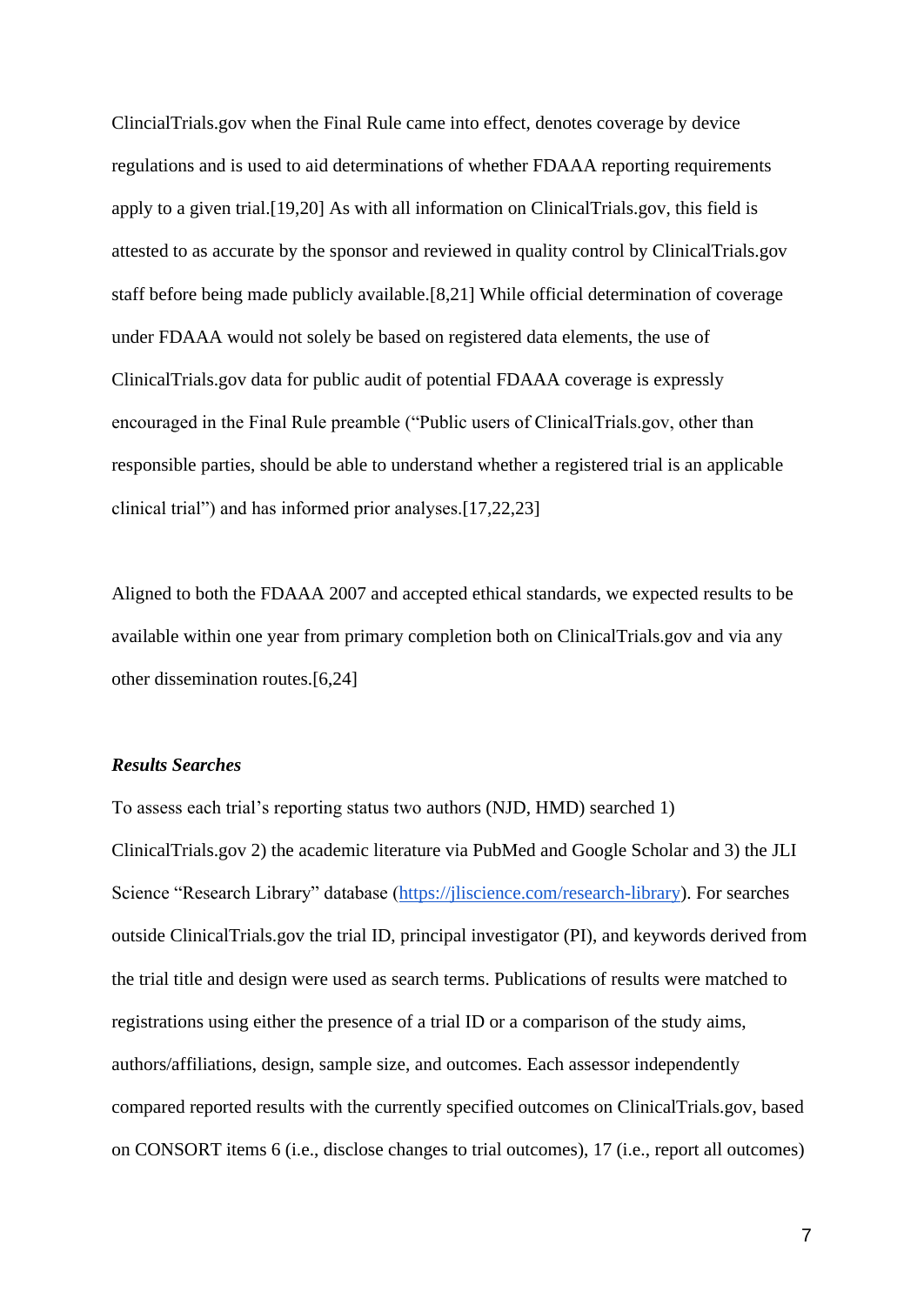and 18 ( i.e., identify non-specified analyses performed)[.\[10\]](https://paperpile.com/c/Jq9uH1/NZQxR) Changes from the prespecified outcomes to current outcomes on the registry, obtained via the ClinicalTrials.gov archive site, are noted.

Each outcome was classed as: "fully reported; "reported with issues" where there was a substantial undeclared deviation from how an outcome was specified; "properly declared" if unreported or changed, but with disclosure; "unreported" if it was not located; or "unclear" if it could not be assessed. Findings from searches and outcome assessments were discussed in committee and discrepancies resolved by consensus. We narratively report our assessments including any issues with outcome reporting and justifications for certain assessments. We provide summary statistics on our search results and outcome assessments. All assessment data are shared openly in supplementary materials and on FigShare *[link upon acceptance]*.

#### **Results**

#### *Study Population*

On 1 August 2020, searching ClinicalTrials.gov for "Juul Labs, Inc", the standardised sponsor name for the company on ClinicalTrials.gov, returned 11 registrations. We excluded one trial (NCT04452175) because Juul Labs was a collaborator, not the primary sponsor. Five further trials were excluded as their registrations were inconsistent with potential FDAAA coverage (NCT04143256, NCT04123041, NCT04107779, NCT04088175 & NCT03700112). None of these excluded trials had results available on ClinicalTrials.gov, and only NCT03700112 was completed for over a year as of 1 August 2020 and could have been included. Table 1 includes the title and primary completion dates (PCD) for all excluded trials with additional information is available in the appendix.

## **Table 1 - Details of Excluded Trials**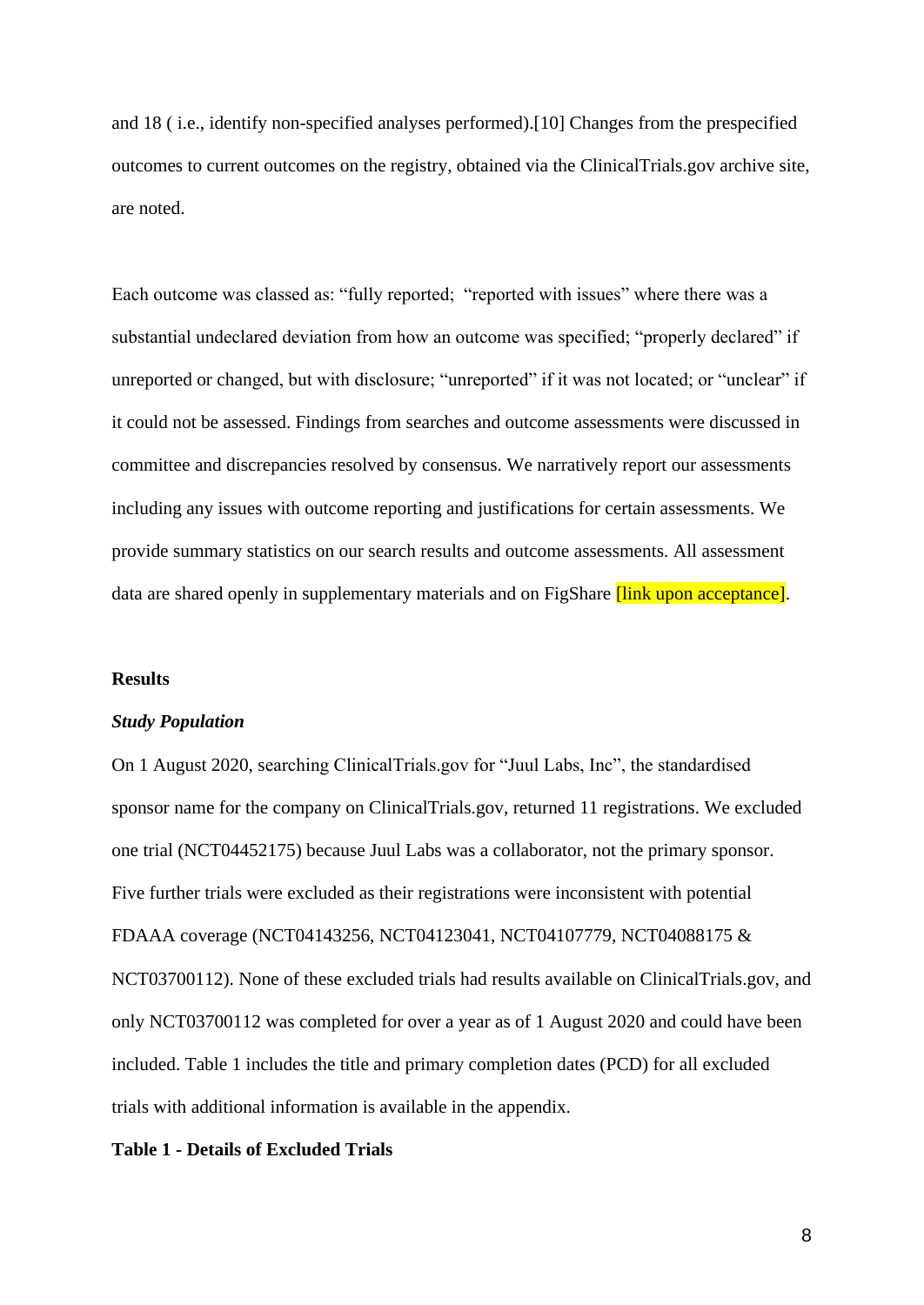| <b>NCT ID</b> | <b>Official Title</b>                                                                                                                                                                                                                                                                                                        | <b>Primary Completion</b><br>Date |
|---------------|------------------------------------------------------------------------------------------------------------------------------------------------------------------------------------------------------------------------------------------------------------------------------------------------------------------------------|-----------------------------------|
| NCT04143256   | An Open-Label, Multi-Center Study to Evaluate Selected<br>Constituents in the Exhaled Breath Samples From the Use of JUUL<br>Nicotine Salt Pod System Product (5% and 3% Virginia Tobacco,<br>Mint, Mango, Menthol) Users and Conventional Cigarettes (Non-<br>Menthol and Menthol Flavors)                                  | 12 December 2019                  |
| NCT04123041   | A Randomized, Open-Label, Cross-Over Study to Characterize the<br>Nicotine Uptake and Subjective Effects With Use of JUUL<br>Electronic Nicotine Delivery Systems With Multiple Flavors and<br>Nicotine Concentrations, Usual Brand of Combustible Cigarettes, a<br>Comparator E-Cigarette and Nicotine Gum in Adult Smokers | 18 December 2019                  |
| NCT04107779   | A Randomized, Open Label, Parallel Group Study in Adult Smokers<br>to Evaluate Changes in Biomarkers of Cigarette Smoke Exposure<br>After Switching Either Exclusively or Partly to Using JUUL<br>Electronic Nicotine Delivery Systems With Two Different Nicotine<br>Concentrations                                         | 17 February 2020                  |
| NCT04088175   | A Randomized, Open-Label, Cross-Over Study to Characterize<br>Puffing Topography With Use of JUUL Electronic Nicotine Delivery<br>Systems (ENDS) in Adult, Closed-System ENDS Consumers                                                                                                                                      | 23 January 2020                   |
| NCT03700112   | An Open Label, Randomized Crossover Study Comparing Nicotine<br>Pharmacokinetics of Seven Electronic Cigarette Products and One<br>Traditional Cigarette Across Two Delivery (10 Puff and Ad-libitum)<br>Conditions, in Healthy Adult Smokers.                                                                               | 24 February 2019                  |
| NCT04452175   | Cigarette Consumption After switchinG to High or Low Nicotine<br>strENght E-cigaretteS In Smokers With Schizophrenia (GENESIS)                                                                                                                                                                                               | March 2022                        |

Five trials were registered consistent with the Final Rule's "Applicable Clinical Trial" (ACT) criteria[.\[17,20\]](https://paperpile.com/c/Jq9uH1/R9fp+fqXF7) All are interventional and affirm they are on an "FDA-regulated Device Product"[.\[18\]](https://paperpile.com/c/Jq9uH1/xYsj4) It was not immediately apparent why Juul Labs inconsistently identified similar trials as being on FDA-regulated products. The meaning of this field is not ambiguous in ClinicalTrials.gov materials [\[19,20\]](https://paperpile.com/c/Jq9uH1/fqXF7+zOqbf) and since data on ClinicalTrials.gov, especially those relating to FDAAA coverage, are attested to as accurate on submission, we maintained our original inclusion/exclusion criteria in line with the public data. Results were expected for all five trials as the PCD was more than one year ago as of 1 August 2020. Table 2 includes the key dates for each included trial.

**Table 2 - Included Trials and Key Dates**

| <b>Trial ID</b> | <b>Registration</b><br>First<br><b>Submitted</b> | Last<br>Updated<br><b>Posted Date</b> | <b>Study Start</b><br>Date | <b>Primary</b><br><b>Completion</b><br>Date | <b>Study</b><br><b>Completion</b><br>Date | <b>FDAAA</b><br><b>2007 Results</b><br><b>Due Date</b> |
|-----------------|--------------------------------------------------|---------------------------------------|----------------------------|---------------------------------------------|-------------------------------------------|--------------------------------------------------------|
|-----------------|--------------------------------------------------|---------------------------------------|----------------------------|---------------------------------------------|-------------------------------------------|--------------------------------------------------------|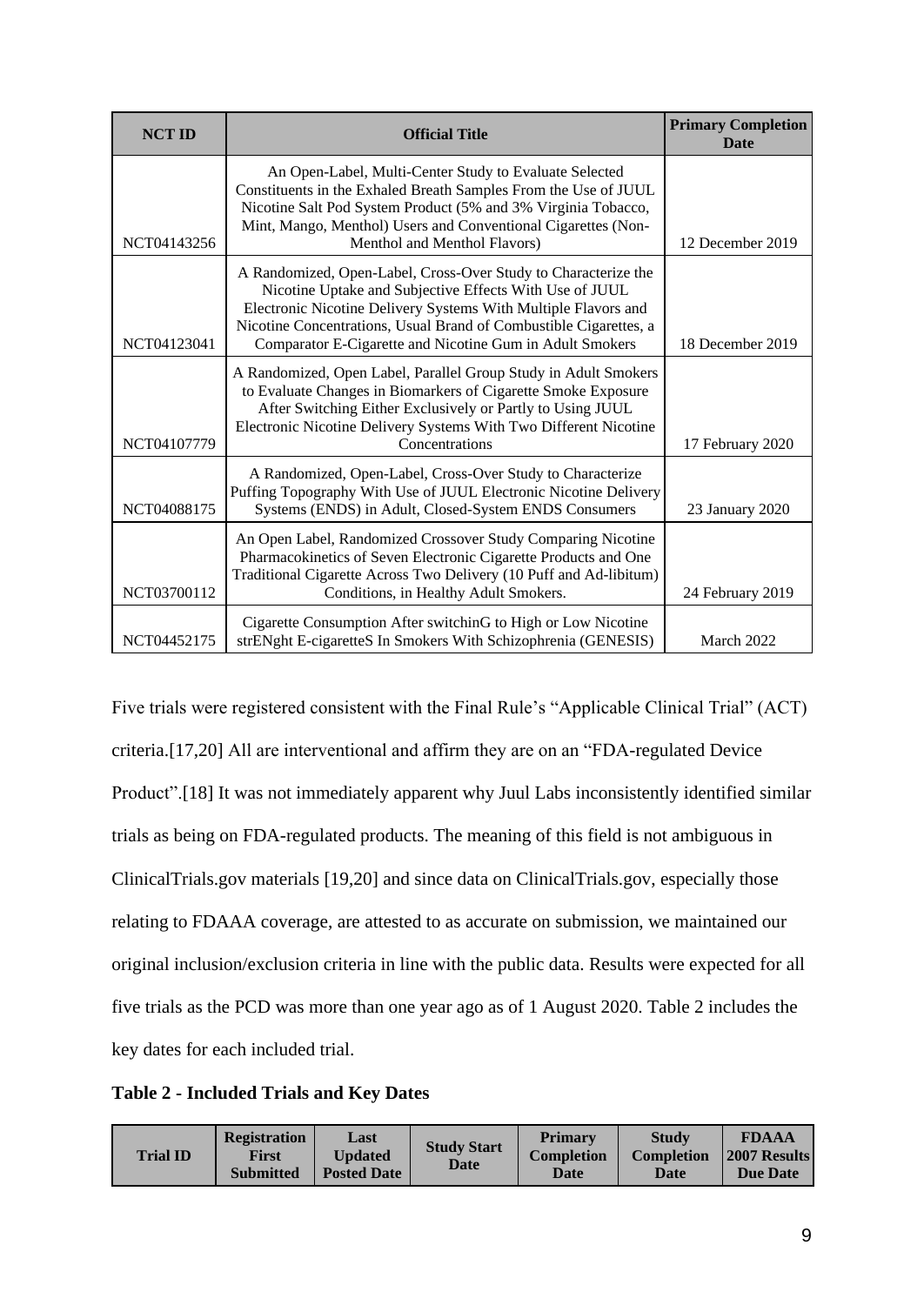| NCT03463837        | 7 March 2018       | 3 January<br>2019  | 4 March 2018         | 27 July 2018         | 13 August<br>2018    | 27 July 2019            |
|--------------------|--------------------|--------------------|----------------------|----------------------|----------------------|-------------------------|
| NCT03605641        | 16 July 2018       | 5 December<br>2018 | 17 September<br>2018 | 2 December<br>2018   | 2 December<br>2018   | 2 December<br>2019      |
| <b>NCT03593239</b> | 1 June 2019        | 9 January<br>2019  | 29 June 2018         | 26 July 2018         | 26 July 2018         | 26 July 2019            |
| <b>NCT03596034</b> | 6 June 2018        | 2 October<br>2018  | 9 August 2018        | 26 September<br>2018 | 26 September<br>2018 | 26<br>September<br>2019 |
| NCT03719391        | 17 October<br>2018 | 3 January<br>2019  | 19 October<br>2018   | 21 November<br>2018  | 28 November<br>2018  | 21<br>November<br>2019  |

## *Results Searches:*

Searches were conducted in August 2020. None of the five trials had results reported to ClinicalTrials.gov. We located conference posters containing results for four of the five trials on the JLI Sciences website and one publication in the literature reporting more in depth results from one of the posters. Three of the posters were available under a year from the provided primary completion date. Details of available results and outcome discrepancies are narratively described below. Additional trial details are available in the supplemental appendix.

### *Trial Details:*

#### *NCT03463837*

This study examined "biomarkers of exposure" across various tobacco products including four Juul products. There were no meaningful changes to outcomes after first registration, however this trial was retrospectively registered by three days (Table 2) while the follow-up for the primary outcomes was just five days.

We located two results outside of ClinicalTrials.gov: a poster presented at the 25th Annual Meeting of the Society for Research on Nicotine and Tobacco on 23 February 2019 and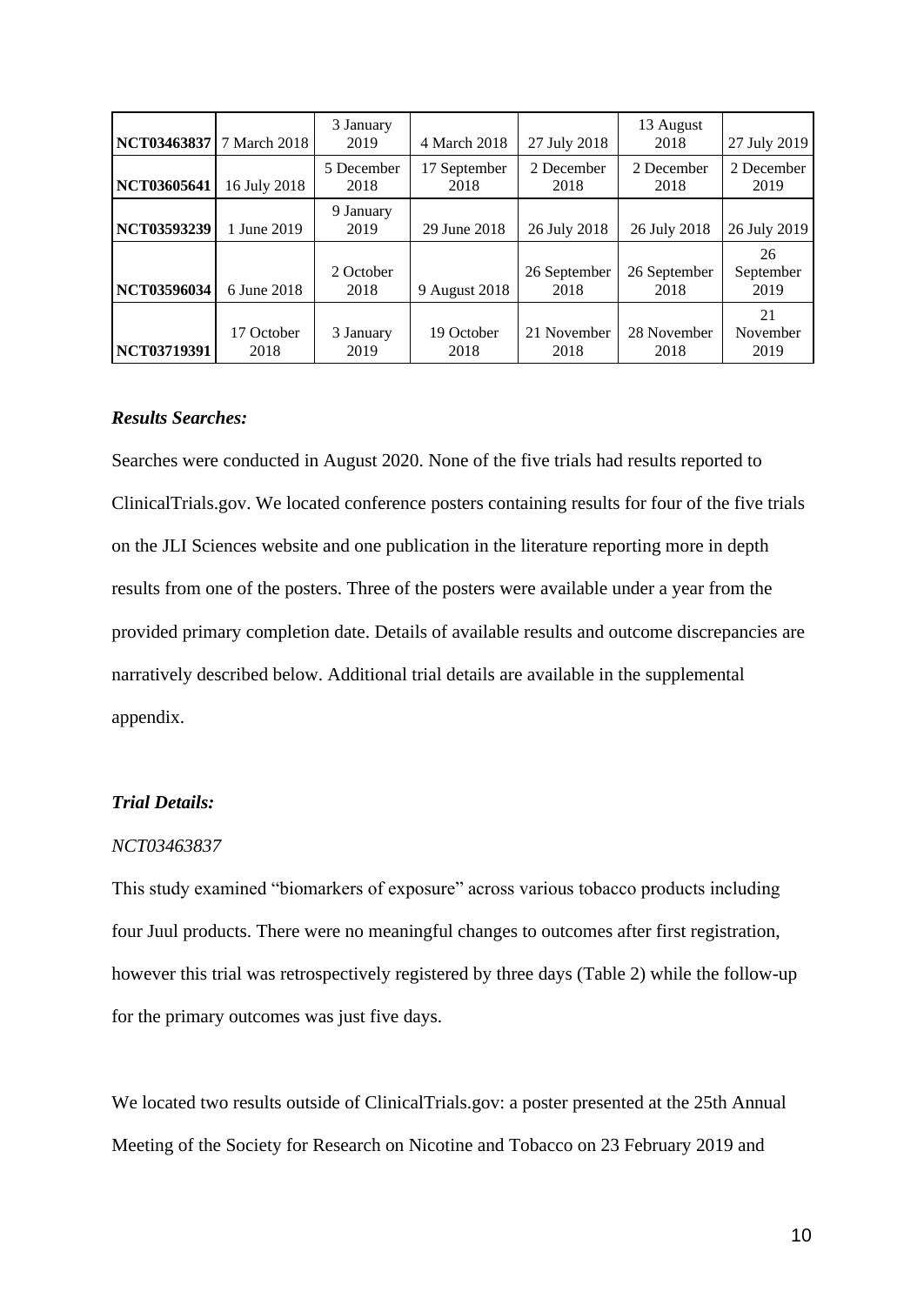available on the JLI website; [\[25\]](https://paperpile.com/c/Jq9uH1/sNhG6) and an article published online in the journal *Nicotine & Tobacco Research* on 5 November 2019[.\[26\]](https://paperpile.com/c/Jq9uH1/G6sf3) As of writing, *Nicotine & Tobacco Research* has not endorsed the CONSORT guidelines[.\[27\]](https://paperpile.com/c/Jq9uH1/BCtOn) The paper includes all the outcomes reported in the poster in addition to adverse events and a declaration that the three pharmacokinetic outcomes would be reported in a future publication. Across both publications: the primary outcome was fully reported; six (32%) of the 19 secondary outcomes were fully reported; five (26%) were reported with issues; three (16%) were not reported but properly declared; and one (5%) was unclear, leaving four (21%) entirely unreported.

Of the five outcomes reported with issues, four were measures of nicotine equivalents in the urine (nicotine, cotinine, trans-3'-hydroxycotinine, and Glucuronides) that were specified separately but reported as a grouped measure; the other was measuring "future intent to use" which specified no specific scale in the registry then reports the brief Wisconsin Inventory of Smoking Dependence Motives (WISDM). WISDM includes some aspects that could be indicative of "intent to use" in combination with non-prespecified measures of dependence[.\[28\]](https://paperpile.com/c/Jq9uH1/S3cLU)

The three secondary outcomes related to nicotine equivalents measured in the blood are noted in the paper's methods but could not be located anywhere in the results or appendices. Product malfunctions were grouped with adverse events. While no malfunctions were listed, there was no statement to confirm that none occurred despite being listed as a discrete outcome. In the absence of such a statement, we could not properly assess this outcome.

## *NCT03605641*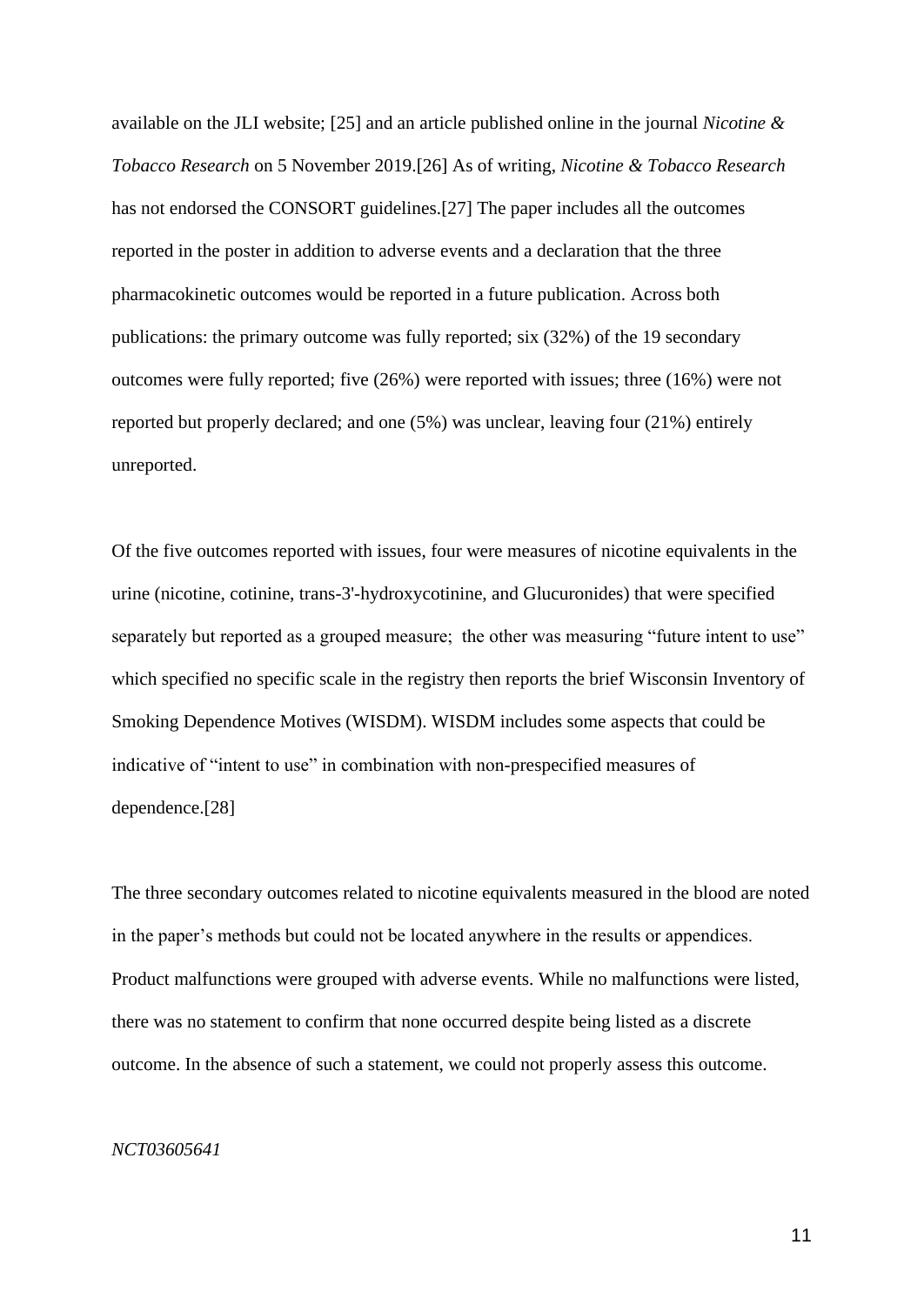This was an open label study to examine emissions across three different environments for a Juul device, a competitor device (Vuse solo), and conventional cigarettes. Carbon monoxide (CO) was removed from two outcomes on 18 September 2018, the day after the provided start date. No results were found on ClinicalTrials.gov.

Searches revealed no results in the academic literature. The JLI Science website contains a poster presented at the 6th Annual Global Forum on Nicotine on 14 June 2019[.\[29\]](https://paperpile.com/c/Jq9uH1/HuI2J) Of the 12 prespecified primary outcomes on ClinicalTrials.gov eight (67%) are fully reported, two (17%) have issues with their reporting based on the components specified in the outcome, and two (17%) are not reported.

In the poster, outcomes describing "room air samples" were not consistently and clearly reported for both use conditions despite identical specification in the registry entry. Select carbonyls in exhaled breath (acetaldehyde and acrolein) were not reported. Propylene glycol in exhaled breath is mentioned in the results text as "elevated" with reference to "Figure 2", but does not appear in "Figure 2" and is therefore considered unreported. Exhaled CO is reported in the poster but room air CO is not; both were removed as outcomes on ClinicalTrials.gov. Lastly, measurements on particle size are missing for one of the group/setting pairs with no explanation.

#### *NCT03593239*

This study intended to examine the nicotine pharmacokinetics of various Juul 1.7% and 5% nicotine salt products across four primary and two secondary outcomes. No outcome definitions meaningfully changed from first registration. Searches revealed no results in the academic literature or the JLI Science research database.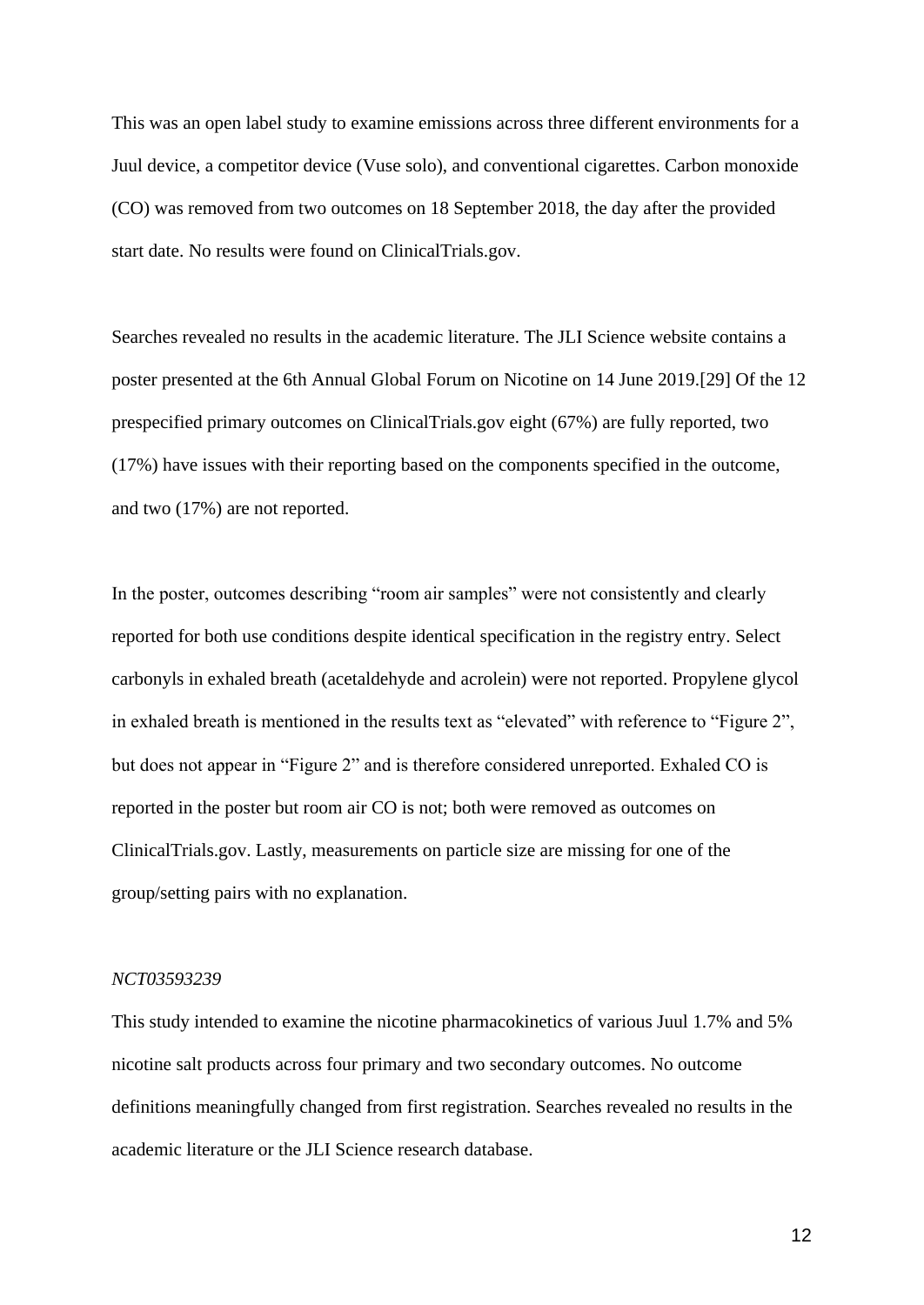#### *NCT03596034*

This study assessed "puff topography" (PT) in adult smokers using the "Juul 5% Electronic Nicotine Delivery Systems" product. No outcome definitions meaningfully changed from first registration.

Searches revealed no results in the academic literature. The JLI Science website contains a poster with results presented at the 6th Annual Global Forum on Nicotine on 14 June 2019[.\[30\]](https://paperpile.com/c/Jq9uH1/gDljk) All five (100%) primary outcomes are reported, however only two of the seven (29%) secondary outcomes are reported. The "self-reported product use" secondary outcome was conservatively determined to be fully reported despite slight differences in how consumption was measured compared to the prespecified outcome. The five unreported secondary outcomes were subjective measures, specifically: cigarette dependence, smoking urges, effect of nicotine, affect (via Positive and Negative Affect Scale), and nicotine withdrawal.

#### *NCT03719391*

This study examined the nicotine pharmacokinetics of various Juul 5% nicotine salt products, Vuse Solo e-cigarettes, Nicorette 4mg nicotine gum, and standard combustible cigarettes. The primary outcomes were vaguely specified pharmacokinetic measurements of nicotine uptake in the plasma referencing a statistical analysis plan (SAP) that could not be located. No outcome definitions meaningfully changed from first registration.

We located no results searching the academic literature but found a matching poster on the JLI Science website from the 2020 Annual Meeting of the Society for Research on Nicotine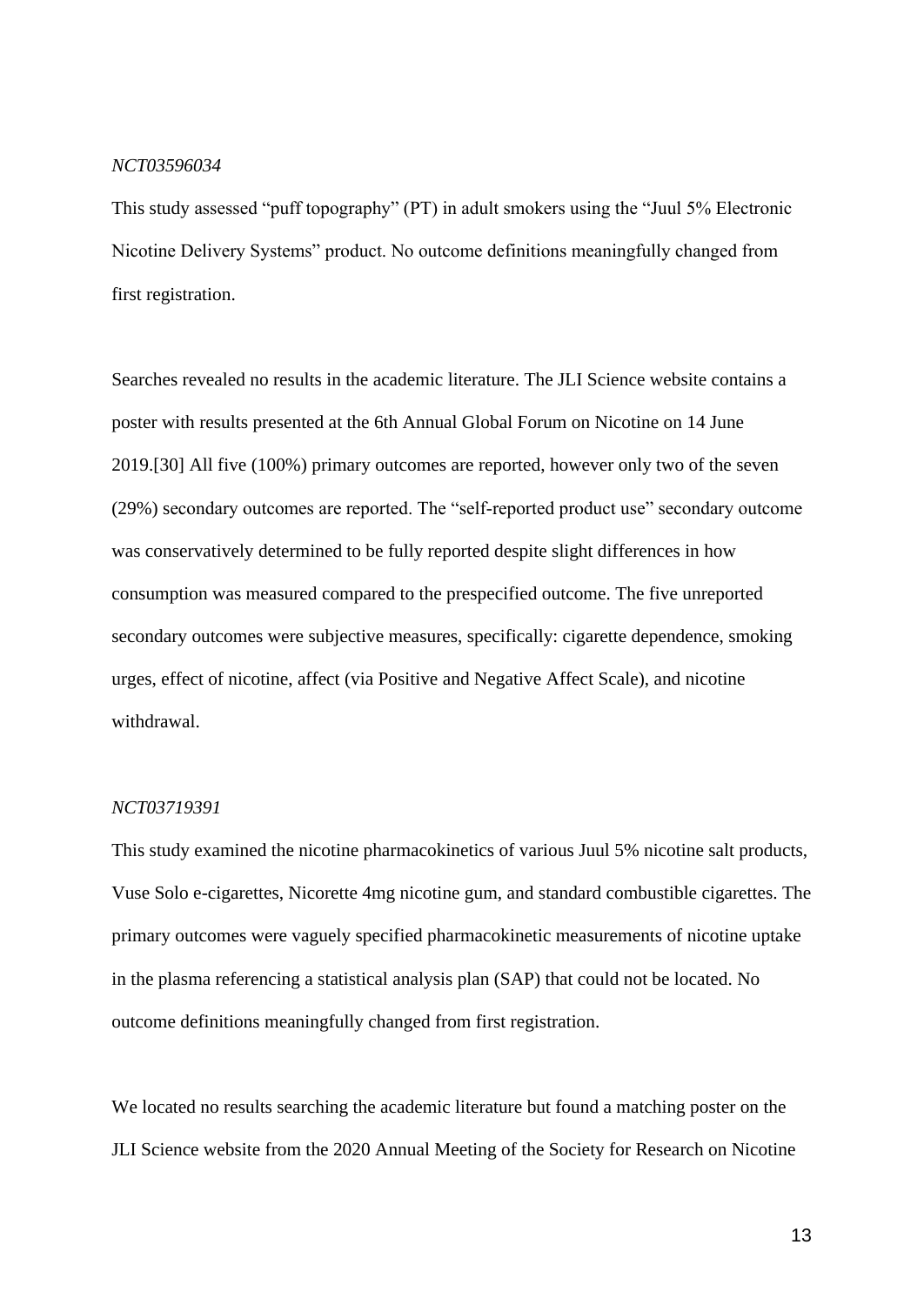& Tobacco on 14 March 2020[.\[31\]](https://paperpile.com/c/Jq9uH1/unMqL) The primary outcome was reported however just two (20%) of the 10 secondary outcomes were fully reported without issue. One (10%) additional secondary outcome was partially reported and seven (70%) were unreported without any disclosure.

Various measures were reported that fit the broad "pharmacokinetic parameters" primary outcome. While we could not access the SAP we conservatively counted it as fully reported given there were pharmacokinetic details. For one of the secondary outcomes, the complete modified Product Evaluation Scale (mPES) was specified but only a single sub-scale ("Satisfaction") was reported. Missing outcomes included measures of blood pressure, heart rate, product usage, and two additional subjective scales (Nicotine Withdrawal Questionnaire and Product Direct Effect Questionnaire).

#### *Summary of Results*

All trials assessed did not report results on ClinicalTrials.gov. Only one of five trials had any results reported in the academic literature, but with notable inconsistencies. Four trials were reported in conference posters shared on the JLI Science website: these provide only brief methods and none completely reported all prespecified outcomes with no disclosure regarding altered outcomes or additional results available elsewhere.

Overall just 28 of 61 (46%) prespecified outcomes across all five trials were reported or properly declared, and 8 (13%) additional outcomes were reported but with issues; by outcome type 15 of 23 (65%) primary outcomes and 13 of 38 (26%) secondary outcomes were accounted for in any results reports. Problematic outcomes were either examining specific levels of molecules arising from tobacco use in various contexts (e.g., urine, breath,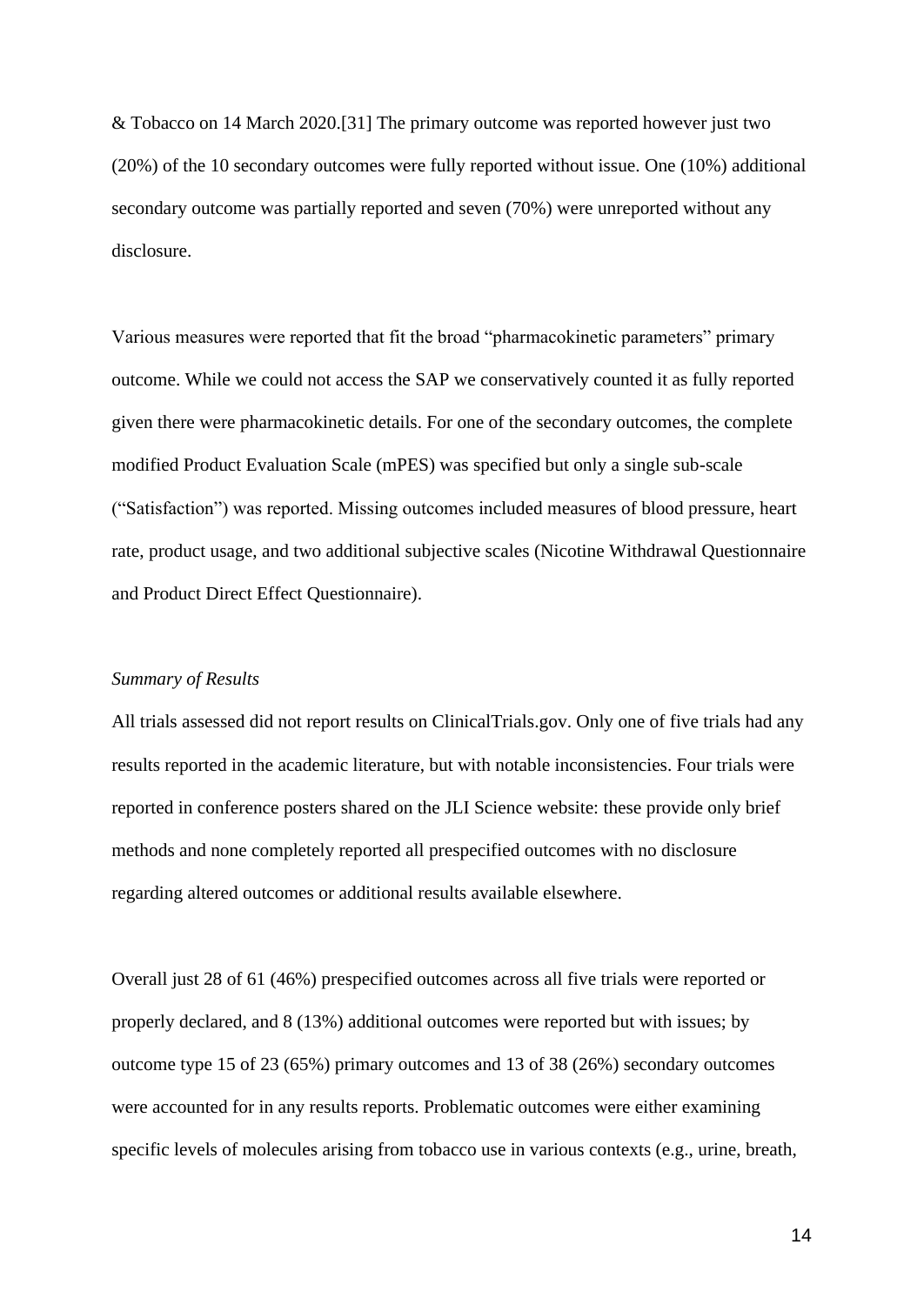room air, plasma) or subjective measures. Among the eight outcomes reported with issues, six measured specific molecules and two were subjective scales and among the 24 missing outcomes, 11 were examining molecule concentrations and nine were subjective measures. Summary results for outcome assessments are presented in Table 3. Detailed annotations for all outcome assessments are provided in supplementary material.

| <b>Measure</b>                                                        |                         | NCT03463837 NCT03605641 NCT03593239 |                  | NCT03596034 NCT03719391 |                  | <b>Total</b><br>(%)     |
|-----------------------------------------------------------------------|-------------------------|-------------------------------------|------------------|-------------------------|------------------|-------------------------|
| Results reported on<br>ClinicalTrials.gov                             | N <sub>0</sub>          | No                                  | N <sub>o</sub>   | N <sub>o</sub>          | N <sub>0</sub>   | $\boldsymbol{0}$        |
| Results reported<br>outside of<br>ClinicalTrials.gov                  | Yes (Poster &<br>Paper) | Yes (Poster)                        | N <sub>o</sub>   | Yes (Poster)            | Yes (Poster)     | $\overline{4}$<br>(80%) |
| Number of<br>prespecified primary<br>outcomes required<br>to report   | 1                       | 12                                  | $\overline{4}$   | 5                       | $\mathbf{1}$     | 23                      |
| Number of primary<br>outcomes fully<br>reported                       | $1(100\%)$              | 8 (67%)                             | $\boldsymbol{0}$ | $5(100\%)$              | $1(100\%)$       | 15<br>(65%)             |
| Number of primary<br>outcomes partially<br>reported                   | $\boldsymbol{0}$        | 2(17%)                              | $\mathbf{0}$     | $\boldsymbol{0}$        | $\mathbf{0}$     | 2(9%)                   |
| Number of<br>prespecified<br>secondary outcomes<br>required to report | 19                      | $\mathbf{0}$                        | $\overline{2}$   | $\overline{7}$          | 10               | 38                      |
| Number of<br>secondary outcomes<br>fully reported                     | 6(32%)                  | $\boldsymbol{0}$                    | $\boldsymbol{0}$ | 2(29%)                  | 2(20%)           | 10<br>(26%)             |
| Number of<br>secondary outcomes<br>reported with issues               | 5(26%)                  | $\boldsymbol{0}$                    | $\boldsymbol{0}$ | $\boldsymbol{0}$        | $1(10\%)$        | 6<br>(16%)              |
| Number of<br>outcomes<br>unreported or<br>switched but                |                         |                                     |                  |                         |                  |                         |
| declared                                                              | 3(16%)                  | $\boldsymbol{0}$                    | $\mathbf{0}$     | $\boldsymbol{0}$        | $\mathbf{0}$     | 3(8%)                   |
| Unable to assess                                                      | 1(5%)                   | $\boldsymbol{0}$                    | $\boldsymbol{0}$ | $\boldsymbol{0}$        | $\boldsymbol{0}$ | 1(3%)                   |

**Table 3 - Reporting of Juul Sponsored Clinical Trials**

# **Discussion**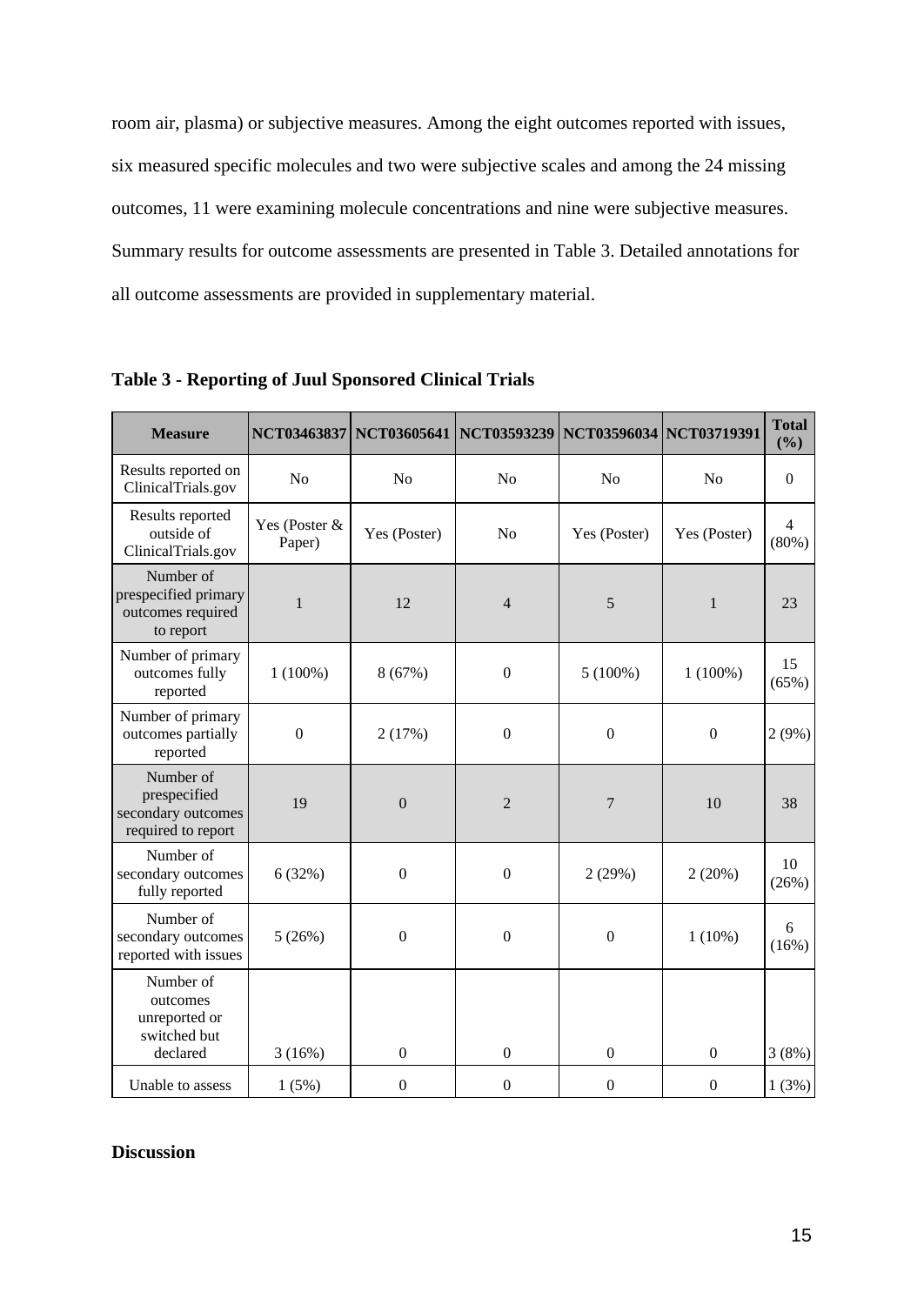Non-reporting and selective outcome reporting are well documented sources of bias in clinical research[.\[11,17,32\]](https://paperpile.com/c/Jq9uH1/7pnNM+R9fp+t8nCM) Prior work assessing registrations consistent with FDAAA coverage found 74% of industry-sponsored trials and 63% of non-industry-sponsored trials had reported results at any time after becoming due[.\[17\]](https://paperpile.com/c/Jq9uH1/R9fp) Another prior investigation by our team on selective outcome reporting at top medical journals found that among 67 trial manuscripts with 915 specified outcomes, 524 (57.2%) were reported correctly and an additional 5 were reported but switched between primary and secondary designations[.\[33\]](https://paperpile.com/c/Jq9uH1/nME9U) Other studies have consistently shown more complete reporting of results to ClincialTrials.gov compared to journal articles[.\[34–37\]](https://paperpile.com/c/Jq9uH1/yomVw+3wFV6+lKXac+GobfO)

We are aware of the longstanding research literature on financial conflicts of interest and concerns around the poor quality and selective publication of tobacco-industry research[.\[38–](https://paperpile.com/c/Jq9uH1/m7Ide+lZsYb+4miS7) [40\]](https://paperpile.com/c/Jq9uH1/m7Ide+lZsYb+4miS7) Recent reviews have concluded that conflicts of interest are an important factor in interpreting the findings of e-cigarette research[.\[41,42\]](https://paperpile.com/c/Jq9uH1/UKyC6+ebpry) Many journals have policies to not publish research sponsored by the tobacco industry due to their notable history of past research distortion and misconduct[.\[43–45\]](https://paperpile.com/c/Jq9uH1/jmF8H+ZzuB4+vpHUT) Given this history, tobacco-industry funded ecigarette research may be of questionable scientific value. Still, the fact remains that these trials occurred and may be used as evidence in regulatory proceedings. It is important that the trials are reported fully and transparently in line with best practices so that they can be critically interpreted, assessed for potential bias, and properly considered in full by the broader medical and public health community, as with all trials research.

Results disseminated through JLI Science, in the form of conference posters with space limitations, cannot be counted on to convey complete results which may complicate or bias their inclusion in future evidence synthesis. ClinicalTrials.gov provides a robust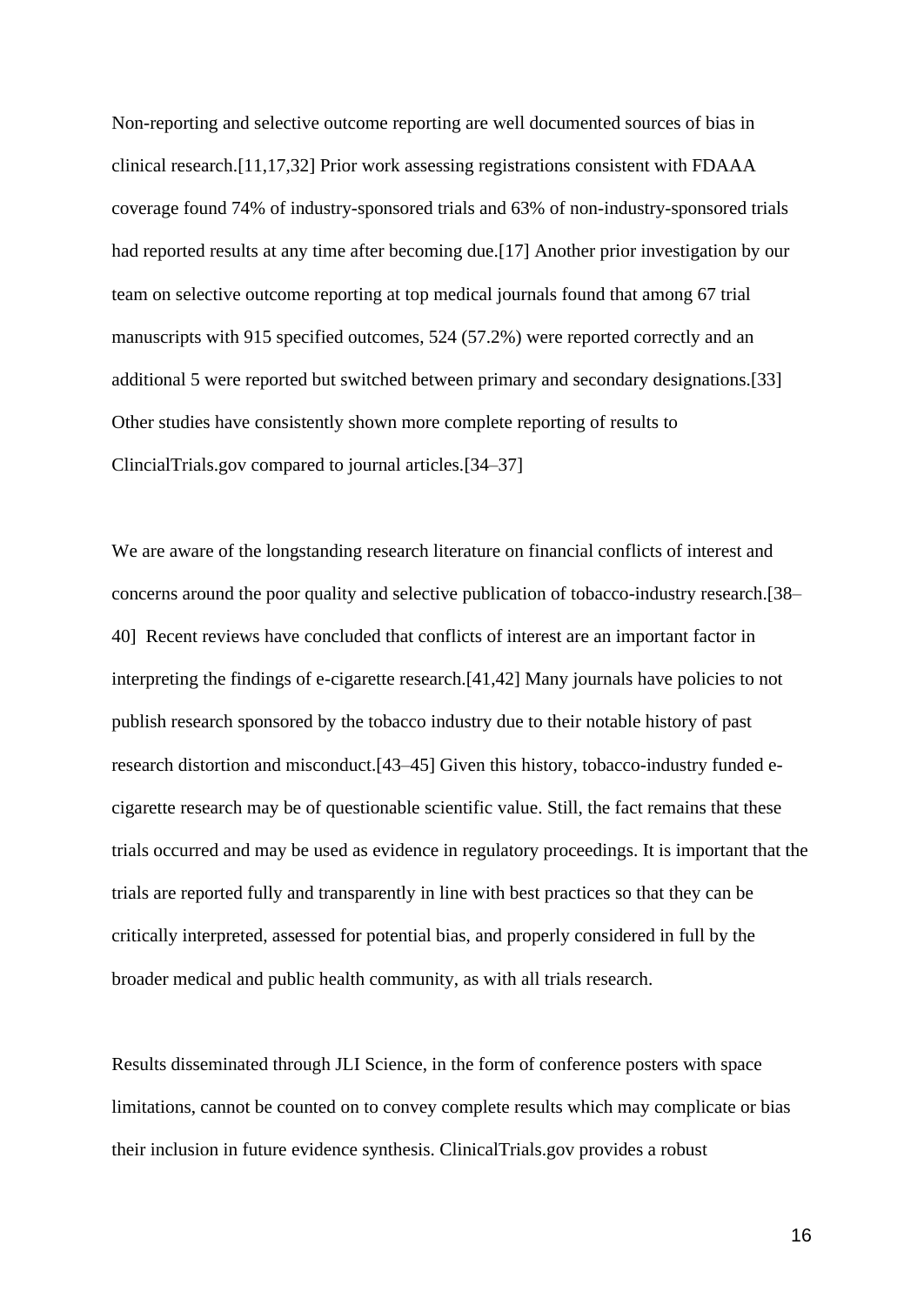dissemination route, independent of journals and without space restrictions, in which this research can be freely shared. While this route lacks peer review and some methodological detail it also provides clear summary statistics, with minimal potential for narrative spin, in a standard discoverable format.

Reasons for non-reporting can vary substantially[.\[46\]](https://paperpile.com/c/Jq9uH1/a4K77) Juul Labs has sponsored relatively few registered trials: prior work has shown reporting under FDAAA requirements increases with more sponsored trials on ClinicalTrials.gov; it is possible that more experienced sponsors have deeper knowledge of their obligations, ethical or legal, and can implement more robust reporting practices and expectations at scale[.\[17\]](https://paperpile.com/c/Jq9uH1/R9fp) It should be noted, however, that Juul Labs is part owned by Altria, formerly Philip Morris, a major tobacco company with an established research programme[.\[14\]](https://paperpile.com/c/Jq9uH1/76mlU) We cannot speculate on what the unreported results from these clinical trials may be or why they occurred; prior research shows that trials with less favourable results overall are less likely to reported[;\[47\]](https://paperpile.com/c/Jq9uH1/QRedh) and that even within reported trials, non-significant outcomes are less likely to be reported[.\[48\]](https://paperpile.com/c/Jq9uH1/FT6dU) These are the very issues that FDAAA 2007 set out to address[.\[9\]](https://paperpile.com/c/Jq9uH1/sOw55)

## *Strengths and Limitations*

In reporting detailed examinations of each trial's outcomes, we aimed to provide both insight into our evaluations and concrete examples of how outcome reporting bias occurs in the literature. Many studies have summarised the issue of outcome reporting bias and established it as an issue, and we hope this case series offers useful detail and examples of how this can occur in practice[.\[11,33\]](https://paperpile.com/c/Jq9uH1/nME9U+7pnNM)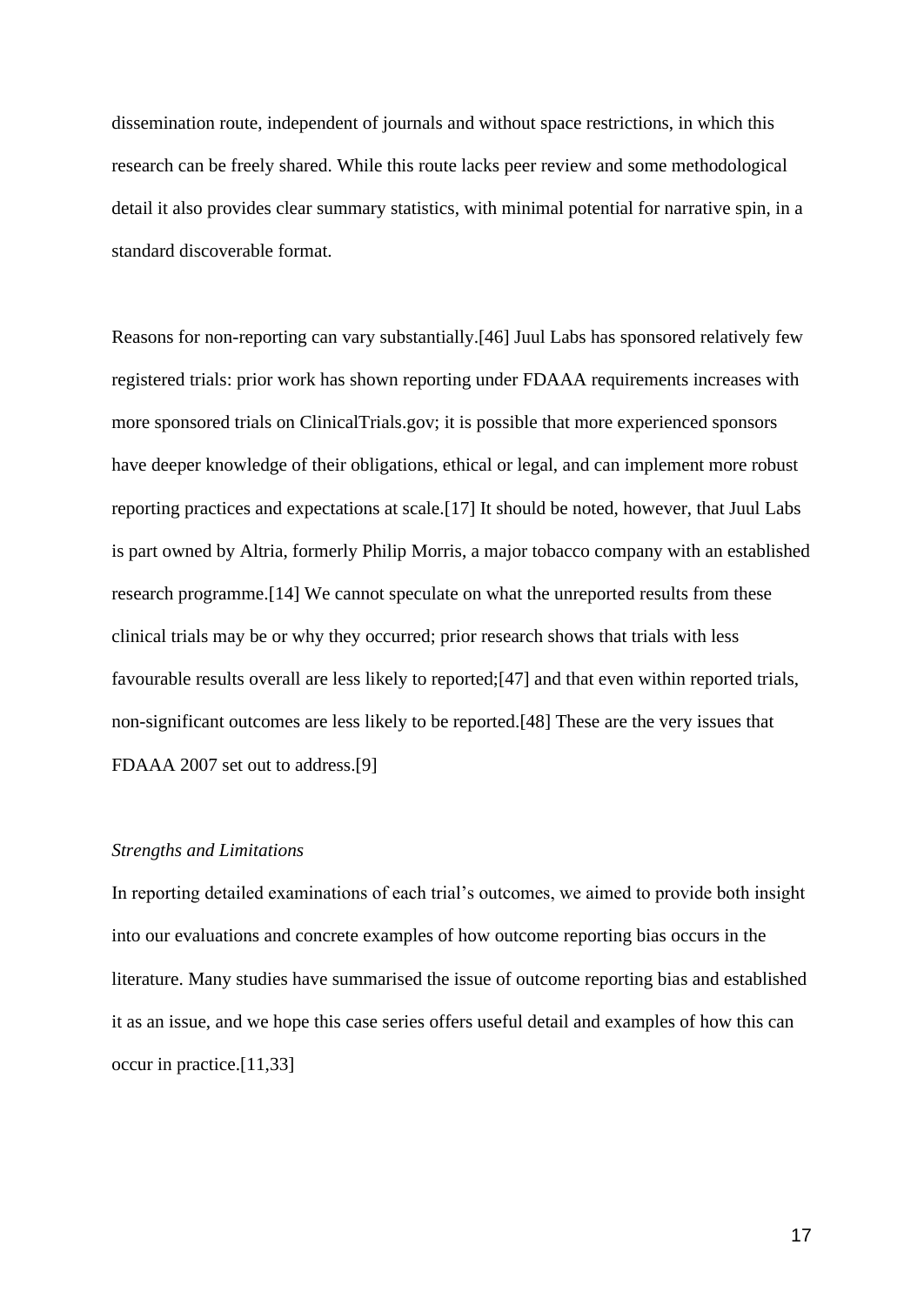This work has limitations. As with all studies reliant on bibliographic searches some results may exist but were not located. However, per ICMJE and CONSORT best practice, trial IDs should be clearly present in the abstracts and text of clinical trial publications[.\[10,49\]](https://paperpile.com/c/Jq9uH1/NZQxR+oUIUm) If our trial ID and keyword searches could not locate relevant publications across multiple databases, low discoverability would represent a breach of best practice.

Data accuracy and availability is another potential limitation. Study documents with more detail on outcomes may exist. We could not locate any public source of trial protocols or SAPs for Juul Labs sponsored research. If changes to outcomes occurred, they should be reflected on ClincialTrials.gov and in any publications. Inaccurate or out-of-date data on the registry may lead to misclassification based on our inclusion/exclusion criteria and outcome evaluations. The availability of posters for four of the five trials further confirms that the trials did occur and full results could be made available. We believe sponsors have a clear ethical and, in the case of trials covered under FDAAA, legal responsibility to ensure their trial registrations are kept up to date and therefore should be held accountable to the public information they attest to accurately providing to the registry[.\[50\]](https://paperpile.com/c/Jq9uH1/Bwx8e) While officially determining FDAAA coverage may require complex regulatory consideration, we believe that, consistent with the Final Rule, public accountability based on registered data on ClinicalTrials.gov has an important role to play in improving the quantity and quality of trial reporting.

We also note that for the five trials considered, registration data was "Verified" meaning the information was reviewed after registration and attested to as accurate. At minimum, it appears that incorrect registry data has been consistently provided for some of Juul's registered trials. The confusion caused by similar Juul-sponsored trials having different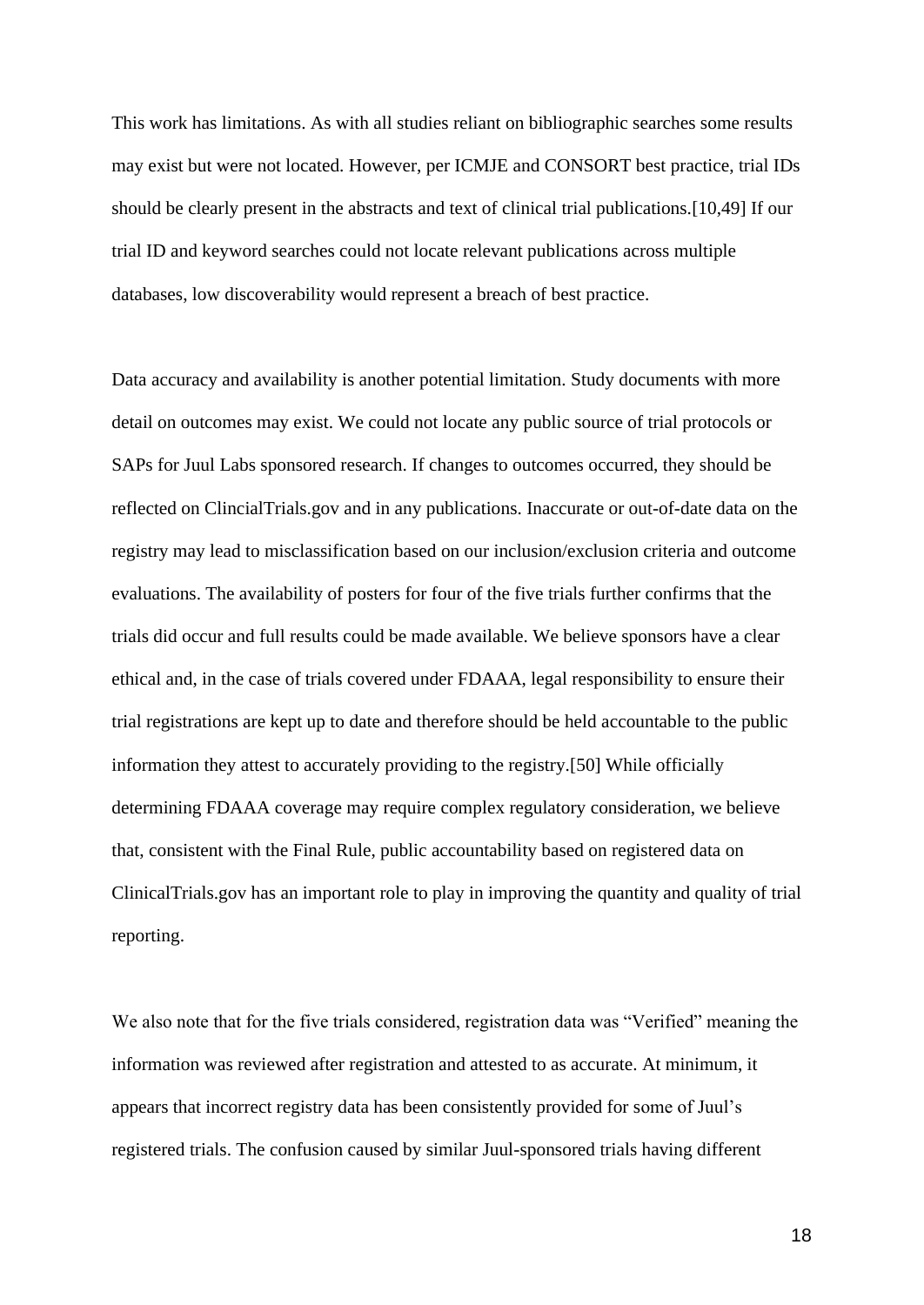"FDA-regulated device" status suggests that either the regulatory background of these trials varies in ways a public user cannot easily ascertain or that Juul have not properly ensured accurate information is being registered on ClinicalTrials.gov.

#### *Policy Implications*

ClinicalTrials.gov provides sponsors with information on registered trials that are likely to be covered in the backend PRS system[.\[19\]](https://paperpile.com/c/Jq9uH1/zOqbf) However proactive public information on coverage of specific trials under FDAAA has not occurred. Furthermore, to our knowledge, no fines or warning letters for non-reporting under FDAAA have ever been issued by the FDA to any sponsor[.\[17,51\]](https://paperpile.com/c/Jq9uH1/R9fp+SIy1V) This lack of transparency is unfortunate and can lead to ambiguity about which trials are covered, lessening the impact of FDAAA reporting requirements.

There is regulatory consistency around the fact that tobacco products, like ENDS, are considered drug/device products in certain circumstances (e.g., smoking cessation claims)[.\[52–54\]](https://paperpile.com/c/Jq9uH1/m3uk+DQ22+fwMA) Furthermore, the FDAAA Final Rule is clear that the intent to market a drug or device has no bearing on requirements to report the trial results of unapproved and uncleared treatments beholden to the law[.\[24\]](https://paperpile.com/c/Jq9uH1/PlND4) The FDAAA Final Rule discusses the similar dual-regulatory pathway of dietary supplements noting that "a substance characterized by a responsible party as a dietary supplement could be considered a 'drug' subject to section 505 of the FDC Act under the applicable drug clinical trial definition if the trial is studying a use that meets the drug definition under the FDC Act.["\[8\]](https://paperpile.com/c/Jq9uH1/Ko0N) Similarly, another Final Rule (21 CFR Parts 201, 801, and 1100) notes that coverage as a drug/device vs. a tobacco product would depend on aspects of the trial itself that can only be determined after evaluation of the "methods and measures" to determine "the purposes for which a product is being investigated.["\[55\]](https://paperpile.com/c/Jq9uH1/iIAA) The complexity of these various laws, regulatory pathways, and legal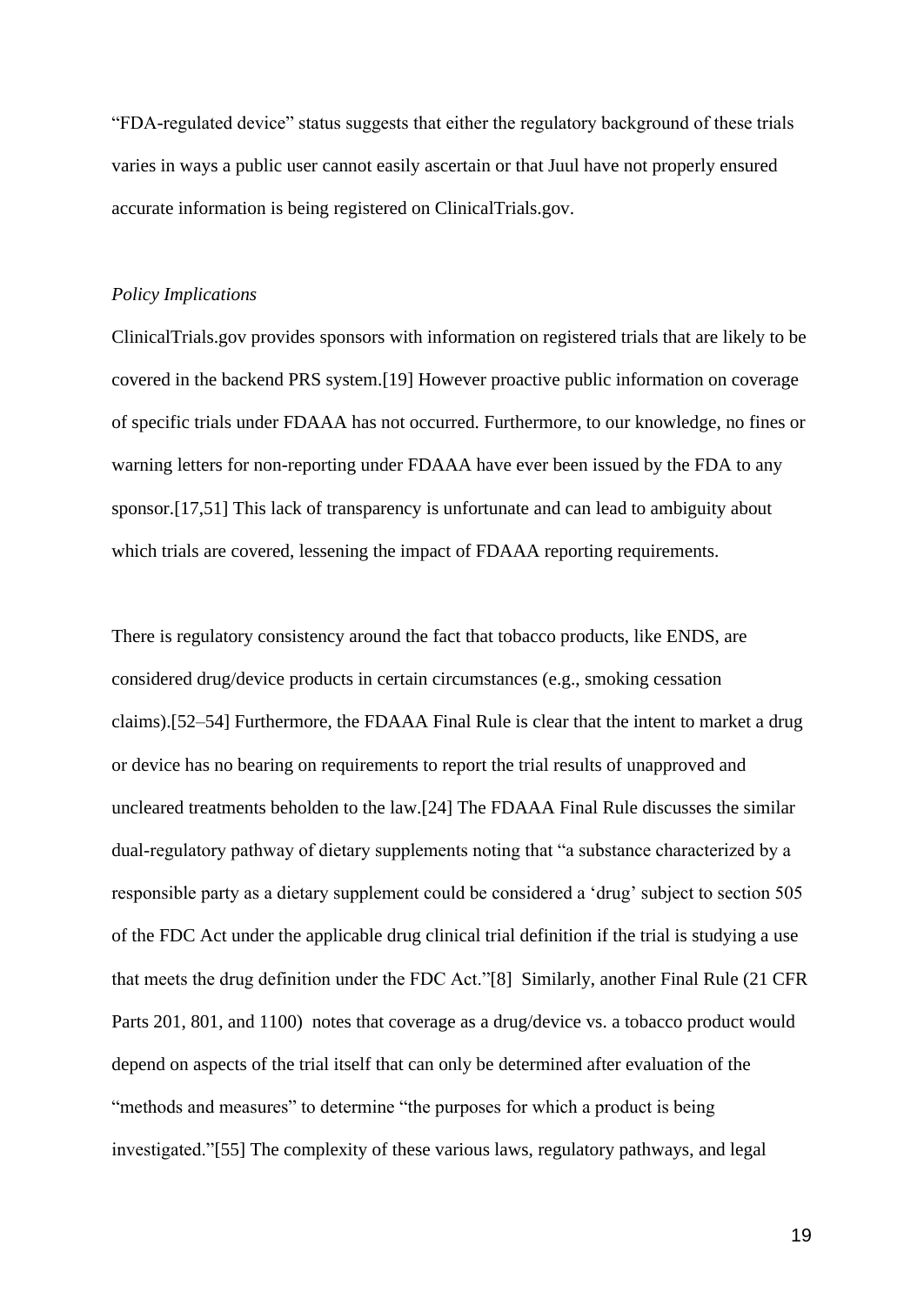precedents complicate the issue of FDAAA coverage for ENDS products and obstructs public transparency and accountability.

This ambiguity is apparent when examining our sample. The uptake of nicotine in the body is an important component of nicotine addiction[.\[56\]](https://paperpile.com/c/Jq9uH1/T3cC) Three of the five trials in our sample examine nicotine biomarkers or pharmacokinetics. Trials excluded from our analysis share similar outcomes. It is unclear whether these outcomes aid in making claims about the "delivery of a pharmacologically active dose of nicotine" which are generally exempted from drug/device regulations, investigate "modified risk tobacco product" designations that allow claims relative to other tobacco products outside of drug/device regulations, or fall under unapproved or uncleared drug/device rules due to their clinical subject matter and outcomes. Additional Juul sponsored trials directly address smoking cessation with relevant outcomes like product use, dependency, urge to smoke, and aspects of withdrawal raising similar coverage questions. Juul's inconsistent designations may be the result of similar confusion about how to classify these trials.

Clarity here may require a more active approach to FDAAA enforcement. Despite criticisms, the FDA has not engaged in direct approaches to enforcing the registration and reporting requirements of the FDAAA[.\[17,57\]](https://paperpile.com/c/Jq9uH1/R9fp+SrPF) Previous comments from President Joe Biden have shown support for active enforcement of results reporting requirements which may signal receptiveness of the current administration to these issues[.\[58\]](https://paperpile.com/c/Jq9uH1/sutHa)

Failing general efforts to make FDAAA coverage more definitive to the public, the FDA may consider specifically clarifying the reporting responsibilities of tobacco-industry sponsors under the law. If registered industry-sponsored clinical research into tobacco products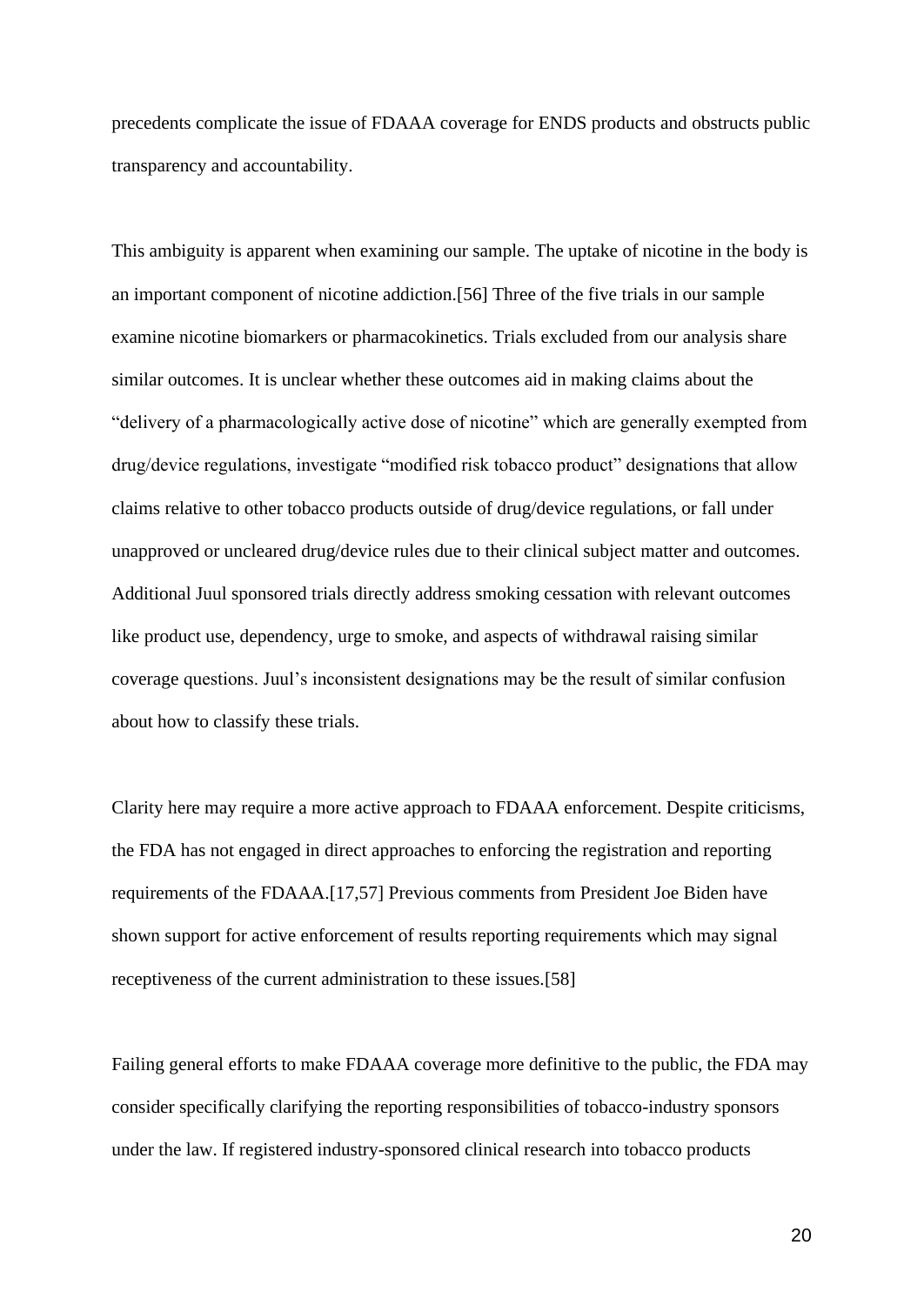supports various tobacco-specific regulatory pathways, instituting reporting requirements as a condition of these applications could bypass complicated FDAAA 2007 considerations entirely. The public and the scientific community have a clear interest in ensuring the results of research on tobacco products is made fully available and current dissemination routes appear lacking. In any case, setting aside legal obligations, we note that there is also a strong ethical expectation that all clinical trial results should be reported completely in a timely manner and this investigation also shows notable deficiencies in outcome reporting[.\[6,7\]](https://paperpile.com/c/Jq9uH1/V3x6o+VsrI7)

# *Conclusion*

We describe issues with reporting of Juul Labs Inc. sponsored clinical trials. No trials reported on ClinicalTrials.gov nor fully accounted for all registered outcomes via other dissemination routes. The FDA should act to further clarify whether trials of ENDS products are covered under the FDAAA and encourage compliance as appropriate. Even in the event that these trials are mis-identified as covered under FDAAA, we hope that Juul will consider setting a higher standard of transparency and work to voluntarily submit all full results to ClinicalTrials.gov consistent with their registered outcomes.

#### **Competing Interest Statement**

The authors declare no direct conflicts on interest related to this work. BG has received research funding from the Laura and John Arnold Foundation, The Good Thinking Society, Wellcome Trust, the NHS National Institute for Health Research, the NHS National Institute for Health Research School of Primary Care Research, the Oxford Biomedical Research Centre, the Mohn-Westlake Foundation, the Health Foundation, and the World Health Organisation; he also receives personal income from speaking and writing for lay audiences on the misuse of science and is a co-founder of the AllTrials Campaign. NJD and HMD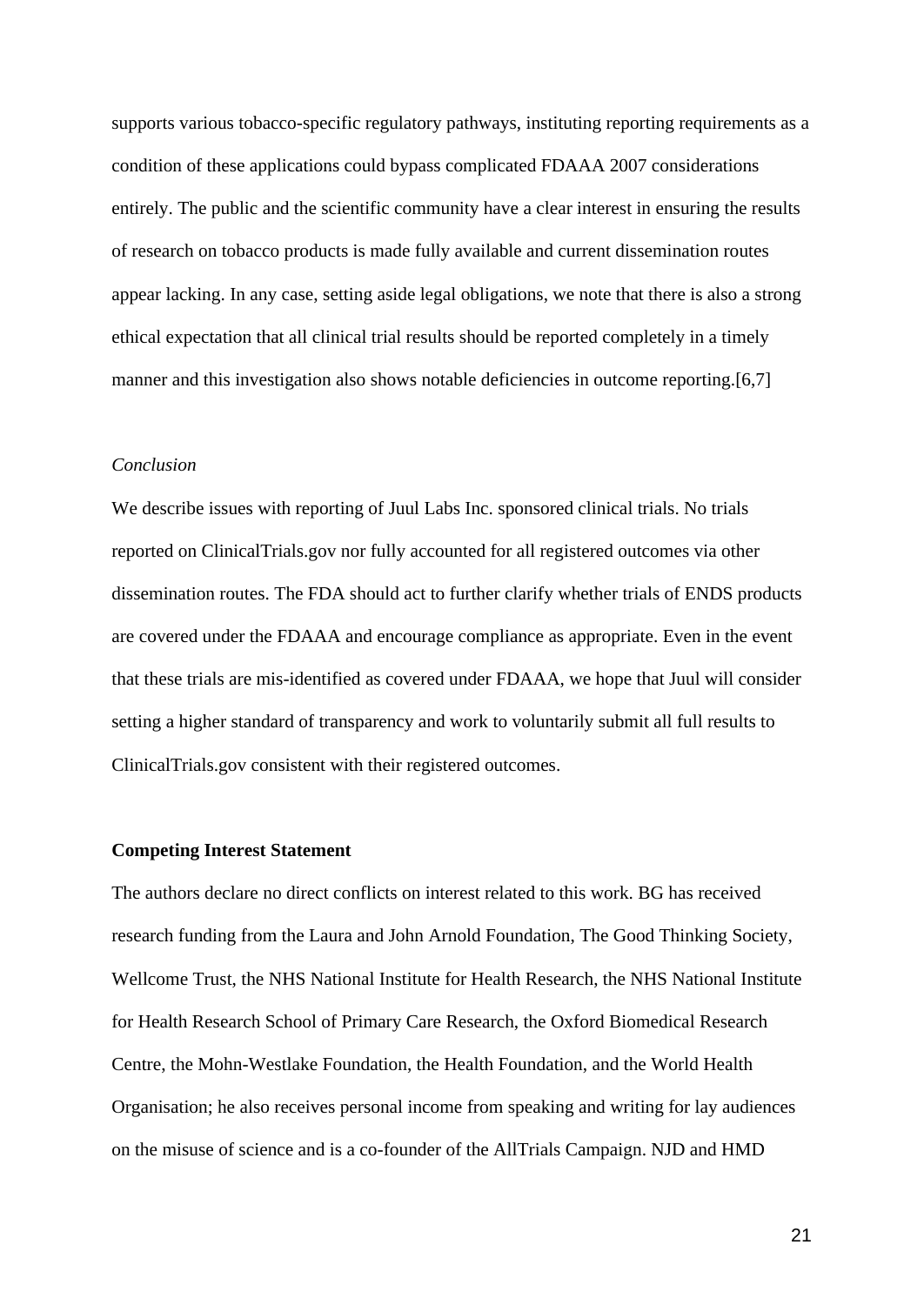report employment on grants obtained by BG. NJD separately reports doctoral funding from the Naji Foundation and grant funding from the Fetzer Franklin Fund.

## **Funding**

Work on the TrialsTracker Project is currently funded through a grant from the Good

Thinking Society and has previously been funded by a grant from the Laura and John Arnold

Foundation. NJD's doctoral work is funded by a studentship from the Naji Foundation. The

funders had no role in study design, data collection and analysis, decision to publish, or

preparation of the manuscript.

## **References**

- 1 [Legg T, Peeters S, Chamberlain P,](http://paperpile.com/b/Jq9uH1/9AM9r) *[et al.](http://paperpile.com/b/Jq9uH1/9AM9r)* [The Philip Morris-funded Foundation for a](http://paperpile.com/b/Jq9uH1/9AM9r)  [Smoke-Free World: tax return sheds light on funding activities.](http://paperpile.com/b/Jq9uH1/9AM9r) *[Lancet](http://paperpile.com/b/Jq9uH1/9AM9r)* [2019;](http://paperpile.com/b/Jq9uH1/9AM9r)**[393](http://paperpile.com/b/Jq9uH1/9AM9r)**[:2487–](http://paperpile.com/b/Jq9uH1/9AM9r) [8.](http://paperpile.com/b/Jq9uH1/9AM9r)
- 2 [Glantz SA, Bareham DW. E-Cigarettes: Use, Effects on Smoking, Risks, and Policy](http://paperpile.com/b/Jq9uH1/X5nr0)  [Implications.](http://paperpile.com/b/Jq9uH1/X5nr0) *[Annu Rev Public Health](http://paperpile.com/b/Jq9uH1/X5nr0)* [2018;](http://paperpile.com/b/Jq9uH1/X5nr0)**[39](http://paperpile.com/b/Jq9uH1/X5nr0)**[:215–35.](http://paperpile.com/b/Jq9uH1/X5nr0)
- 3 [McNeill A, Brose LS, Calder R,](http://paperpile.com/b/Jq9uH1/xIgxP) *[et al.](http://paperpile.com/b/Jq9uH1/xIgxP)* [Evidence review of e-cigarettes and heated](http://paperpile.com/b/Jq9uH1/xIgxP)  [tobacco products 2018. Public Health England 2018.](http://paperpile.com/b/Jq9uH1/xIgxP)  [https://assets.publishing.service.gov.uk/government/uploads/system/uploads/attachment](https://assets.publishing.service.gov.uk/government/uploads/system/uploads/attachment_data/file/684963/Evidence_review_of_e-cigarettes_and_heated_tobacco_products_2018.pdf) [\\_data/file/684963/Evidence\\_review\\_of\\_e](https://assets.publishing.service.gov.uk/government/uploads/system/uploads/attachment_data/file/684963/Evidence_review_of_e-cigarettes_and_heated_tobacco_products_2018.pdf)[cigarettes\\_and\\_heated\\_tobacco\\_products\\_2018.pdf](https://assets.publishing.service.gov.uk/government/uploads/system/uploads/attachment_data/file/684963/Evidence_review_of_e-cigarettes_and_heated_tobacco_products_2018.pdf)
- 4 [E-Cigarette ban & regulation: Global Status as of February 2020 -](http://paperpile.com/b/Jq9uH1/xAgKo) Global Center for [Good Governance in Tobacco Control. Global Center for Good Governance in Tobacco](http://paperpile.com/b/Jq9uH1/xAgKo)  [Control. 2020.](http://paperpile.com/b/Jq9uH1/xAgKo)[https://ggtc.world/2020/02/24/e-cigarette-ban-regulation-global-status-as](https://ggtc.world/2020/02/24/e-cigarette-ban-regulation-global-status-as-of-february-2020/)[of-february-2020/](https://ggtc.world/2020/02/24/e-cigarette-ban-regulation-global-status-as-of-february-2020/) [\(accessed 12 Mar 2020\).](http://paperpile.com/b/Jq9uH1/xAgKo)
- 5 [Office of the FDA Commissioner. FDA finalizes enforcement policy on unauthorized](http://paperpile.com/b/Jq9uH1/gsrop)  [flavored cartridge-based e-cigarettes that appeal to children, including fruit and mint.](http://paperpile.com/b/Jq9uH1/gsrop)  [U.S. Food and Drug Administration. 2020.](http://paperpile.com/b/Jq9uH1/gsrop)[http://www.fda.gov/news-events/press](http://www.fda.gov/news-events/press-announcements/fda-finalizes-enforcement-policy-unauthorized-flavored-cartridge-based-e-cigarettes-appeal-children)[announcements/fda-finalizes-enforcement-policy-unauthorized-flavored-cartridge](http://www.fda.gov/news-events/press-announcements/fda-finalizes-enforcement-policy-unauthorized-flavored-cartridge-based-e-cigarettes-appeal-children)[based-e-cigarettes-appeal-children](http://www.fda.gov/news-events/press-announcements/fda-finalizes-enforcement-policy-unauthorized-flavored-cartridge-based-e-cigarettes-appeal-children) [\(accessed 7 Feb 2020\).](http://paperpile.com/b/Jq9uH1/gsrop)
- 6 [World Health Organization. WHO Statement on Public Disclosure of Clinical Trial](http://paperpile.com/b/Jq9uH1/V3x6o)  [Results.](http://paperpile.com/b/Jq9uH1/V3x6o)  [2015.](http://paperpile.com/b/Jq9uH1/V3x6o)[http://www.who.int/ictrp/results/WHO\\_Statement\\_results\\_reporting\\_clinical\\_trials](http://www.who.int/ictrp/results/WHO_Statement_results_reporting_clinical_trials.pdf) [.pdf](http://www.who.int/ictrp/results/WHO_Statement_results_reporting_clinical_trials.pdf)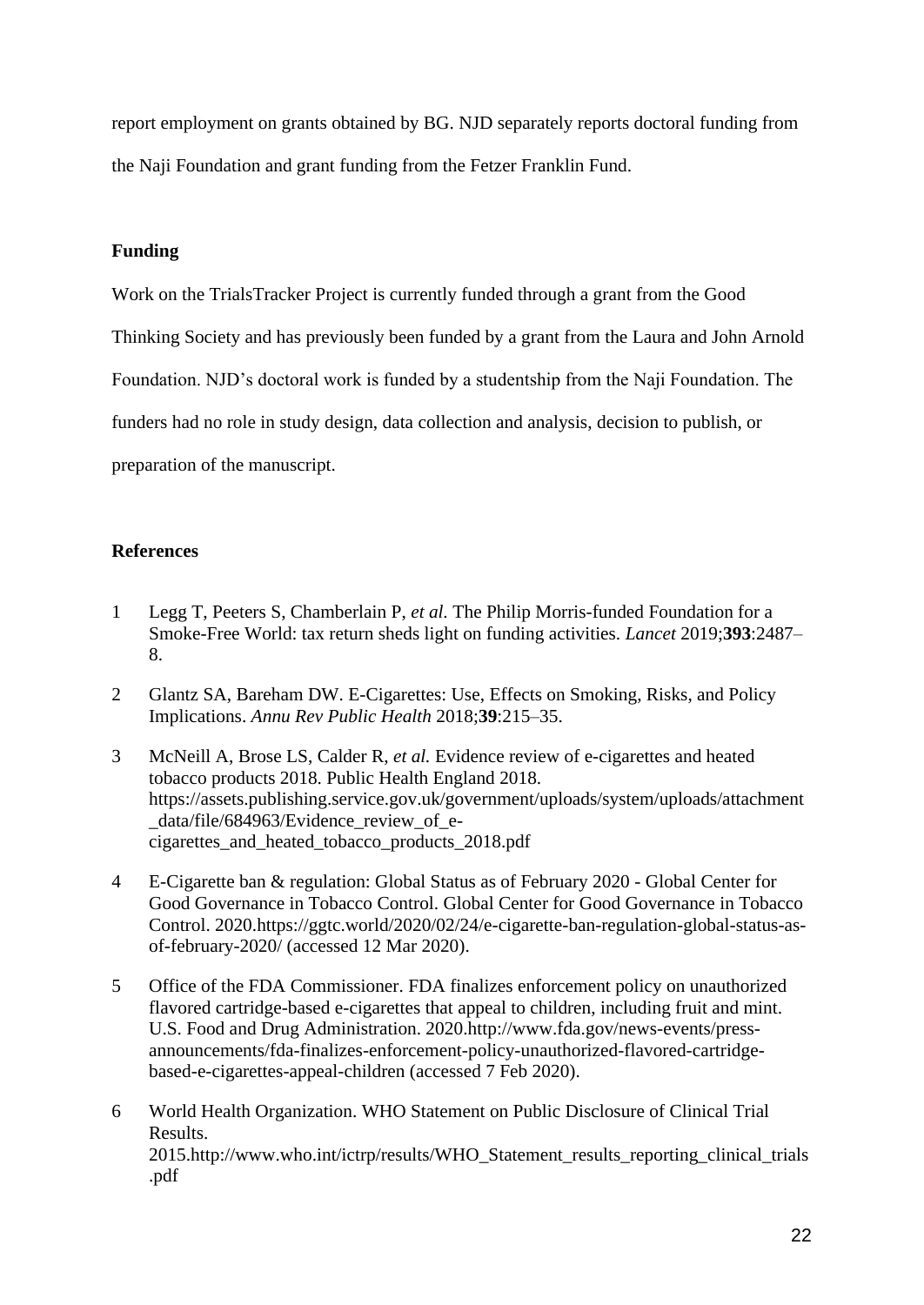- 7 [World Medical Association. World Medical Association Declaration of Helsinki: ethical](http://paperpile.com/b/Jq9uH1/VsrI7)  [principles for medical research involving human subjects.](http://paperpile.com/b/Jq9uH1/VsrI7) *[JAMA](http://paperpile.com/b/Jq9uH1/VsrI7)* [2013;](http://paperpile.com/b/Jq9uH1/VsrI7)**[310](http://paperpile.com/b/Jq9uH1/VsrI7)**[:2191–4.](http://paperpile.com/b/Jq9uH1/VsrI7)
- 8 [National Institutes of Health, Department of Health and Human Services. Clinical Trials](http://paperpile.com/b/Jq9uH1/Ko0N)  [Registration and Results Information Submission. Final rule.](http://paperpile.com/b/Jq9uH1/Ko0N) *[Fed Regist](http://paperpile.com/b/Jq9uH1/Ko0N)* [2016;](http://paperpile.com/b/Jq9uH1/Ko0N)**[81](http://paperpile.com/b/Jq9uH1/Ko0N)**[:64981–5157.](http://paperpile.com/b/Jq9uH1/Ko0N)
- 9 [Zarin DA, Tse T, Williams RJ,](http://paperpile.com/b/Jq9uH1/sOw55) *[et al.](http://paperpile.com/b/Jq9uH1/sOw55)* [Trial Reporting in ClinicalTrials.gov -](http://paperpile.com/b/Jq9uH1/sOw55) The Final [Rule.](http://paperpile.com/b/Jq9uH1/sOw55) *[N Engl J Med](http://paperpile.com/b/Jq9uH1/sOw55)* [2016;](http://paperpile.com/b/Jq9uH1/sOw55)**[375](http://paperpile.com/b/Jq9uH1/sOw55)**[:1998–2004.](http://paperpile.com/b/Jq9uH1/sOw55)
- 10 [Schulz KF, Altman DG, Moher D,](http://paperpile.com/b/Jq9uH1/NZQxR) *[et al.](http://paperpile.com/b/Jq9uH1/NZQxR)* [CONSORT 2010 statement: updated guidelines](http://paperpile.com/b/Jq9uH1/NZQxR)  [for reporting parallel group randomised trials.](http://paperpile.com/b/Jq9uH1/NZQxR) *[Int J Surg](http://paperpile.com/b/Jq9uH1/NZQxR)* [2011;](http://paperpile.com/b/Jq9uH1/NZQxR)**[9](http://paperpile.com/b/Jq9uH1/NZQxR)**[:672–7.](http://paperpile.com/b/Jq9uH1/NZQxR)
- 11 [Jones CW, Keil LG, Holland WC,](http://paperpile.com/b/Jq9uH1/7pnNM) *[et al.](http://paperpile.com/b/Jq9uH1/7pnNM)* [Comparison of registered and published](http://paperpile.com/b/Jq9uH1/7pnNM)  [outcomes in randomized controlled trials: a systematic review.](http://paperpile.com/b/Jq9uH1/7pnNM) *[BMC Med](http://paperpile.com/b/Jq9uH1/7pnNM)* [2015;](http://paperpile.com/b/Jq9uH1/7pnNM)**[13](http://paperpile.com/b/Jq9uH1/7pnNM)**[:282.](http://paperpile.com/b/Jq9uH1/7pnNM)
- 12 [Hart B, Lundh A, Bero L. Effect of reporting bias on meta-analyses of drug trials:](http://paperpile.com/b/Jq9uH1/JH5m9)  [reanalysis of meta-analyses.](http://paperpile.com/b/Jq9uH1/JH5m9) *[BMJ](http://paperpile.com/b/Jq9uH1/JH5m9)* [2012;](http://paperpile.com/b/Jq9uH1/JH5m9)**[344](http://paperpile.com/b/Jq9uH1/JH5m9)**[:d7202.](http://paperpile.com/b/Jq9uH1/JH5m9)
- 13 [Kirkham JJ, Dwan KM, Altman DG,](http://paperpile.com/b/Jq9uH1/lqguo) *[et al.](http://paperpile.com/b/Jq9uH1/lqguo)* [The impact of outcome reporting bias in](http://paperpile.com/b/Jq9uH1/lqguo)  [randomised controlled trials on a cohort of systematic reviews.](http://paperpile.com/b/Jq9uH1/lqguo) *[BMJ](http://paperpile.com/b/Jq9uH1/lqguo)* [2010;](http://paperpile.com/b/Jq9uH1/lqguo)**[340](http://paperpile.com/b/Jq9uH1/lqguo)**[:c365.](http://paperpile.com/b/Jq9uH1/lqguo)
- 14 [Tan ASL, Soneji S,](http://paperpile.com/b/Jq9uH1/76mlU) Moran MB, *[et al.](http://paperpile.com/b/Jq9uH1/76mlU)* [JUUL Labs' sponsorship and the scientific](http://paperpile.com/b/Jq9uH1/76mlU)  [integrity of vaping research.](http://paperpile.com/b/Jq9uH1/76mlU) *[Lancet](http://paperpile.com/b/Jq9uH1/76mlU)* [2019;](http://paperpile.com/b/Jq9uH1/76mlU)**[394](http://paperpile.com/b/Jq9uH1/76mlU)**[:366–8.](http://paperpile.com/b/Jq9uH1/76mlU)
- 15 [King BA, Gammon DG, Marynak KL,](http://paperpile.com/b/Jq9uH1/2HGaj) *[et al.](http://paperpile.com/b/Jq9uH1/2HGaj)* [Electronic Cigarette Sales in the United](http://paperpile.com/b/Jq9uH1/2HGaj)  [States, 2013-2017.](http://paperpile.com/b/Jq9uH1/2HGaj) *[JAMA](http://paperpile.com/b/Jq9uH1/2HGaj)* [2018;](http://paperpile.com/b/Jq9uH1/2HGaj)**[320](http://paperpile.com/b/Jq9uH1/2HGaj)**[:1379–80.](http://paperpile.com/b/Jq9uH1/2HGaj)
- 16 [Juul Labs. Juul Labs Submits Premarket Tobacco Product Application to the U.S. Food](http://paperpile.com/b/Jq9uH1/0gi6L)  [and Drug Administration for the Juul System. Juul Labs.](http://paperpile.com/b/Jq9uH1/0gi6L)  [2020.](http://paperpile.com/b/Jq9uH1/0gi6L)[https://www.juullabs.com/juul-labs-submits-premarket-tobacco-product](https://www.juullabs.com/juul-labs-submits-premarket-tobacco-product-application/)[application/](https://www.juullabs.com/juul-labs-submits-premarket-tobacco-product-application/) [\(accessed 14 Dec 2020\).](http://paperpile.com/b/Jq9uH1/0gi6L)
- 17 [DeVito NJ, Bacon S, Goldacre B. Compliance with](http://paperpile.com/b/Jq9uH1/R9fp) legal requirement to report clinical [trial results on ClinicalTrials.gov: a cohort study.](http://paperpile.com/b/Jq9uH1/R9fp) *[Lancet](http://paperpile.com/b/Jq9uH1/R9fp)* [2020;](http://paperpile.com/b/Jq9uH1/R9fp)**[395](http://paperpile.com/b/Jq9uH1/R9fp)**[:361–9.](http://paperpile.com/b/Jq9uH1/R9fp)
- 18 [DeVito NJ, Bacon S, Goldacre B. FDAAA TrialsTracker: A live informatics tool to](http://paperpile.com/b/Jq9uH1/xYsj4)  [monitor compliance with FDA requirements to report clinical trial results. bioRxiv.](http://paperpile.com/b/Jq9uH1/xYsj4)  [2018. doi:](http://paperpile.com/b/Jq9uH1/xYsj4)[10.1101/266452](http://dx.doi.org/10.1101/266452)
- 19 [PRS User's Guide. ClinicalTrials.gov Protocol Registration and Results System.](http://paperpile.com/b/Jq9uH1/zOqbf)  <https://prsinfo.clinicaltrials.gov/prs-users-guide.html> [\(accessed 11 Aug 2020\).](http://paperpile.com/b/Jq9uH1/zOqbf)
- 20 [National Institutes of Health. Checklist for Evaluating Whether a Clinical Trial or Study](http://paperpile.com/b/Jq9uH1/fqXF7)  [is an Applicable Clinical Trial \(ACT\) Under 42 CFR 11.22\(b\) for Clinical Trials](http://paperpile.com/b/Jq9uH1/fqXF7)  [Initiated on or After January 18, 2017. ClinicalTrials.gov.](http://paperpile.com/b/Jq9uH1/fqXF7)  [2018.](http://paperpile.com/b/Jq9uH1/fqXF7)[https://prsinfo.clinicaltrials.gov/ACT\\_Checklist.pdf](https://prsinfo.clinicaltrials.gov/ACT_Checklist.pdf) [\(accessed 11 Aug 2020\).](http://paperpile.com/b/Jq9uH1/fqXF7)
- 21 [Clinicaltrials.gov. ClinicalTrials.gov Protocol Registration Quality Control Review](http://paperpile.com/b/Jq9uH1/gZSmg)  [Criteria. 2018.](http://paperpile.com/b/Jq9uH1/gZSmg)<https://prsinfo.clinicaltrials.gov/ProtocolDetailedReviewItems.pdf>
- 22 [Prayle AP, Hurley MN, Smyth AR. Compliance with mandatory reporting of clinical](http://paperpile.com/b/Jq9uH1/IVQt)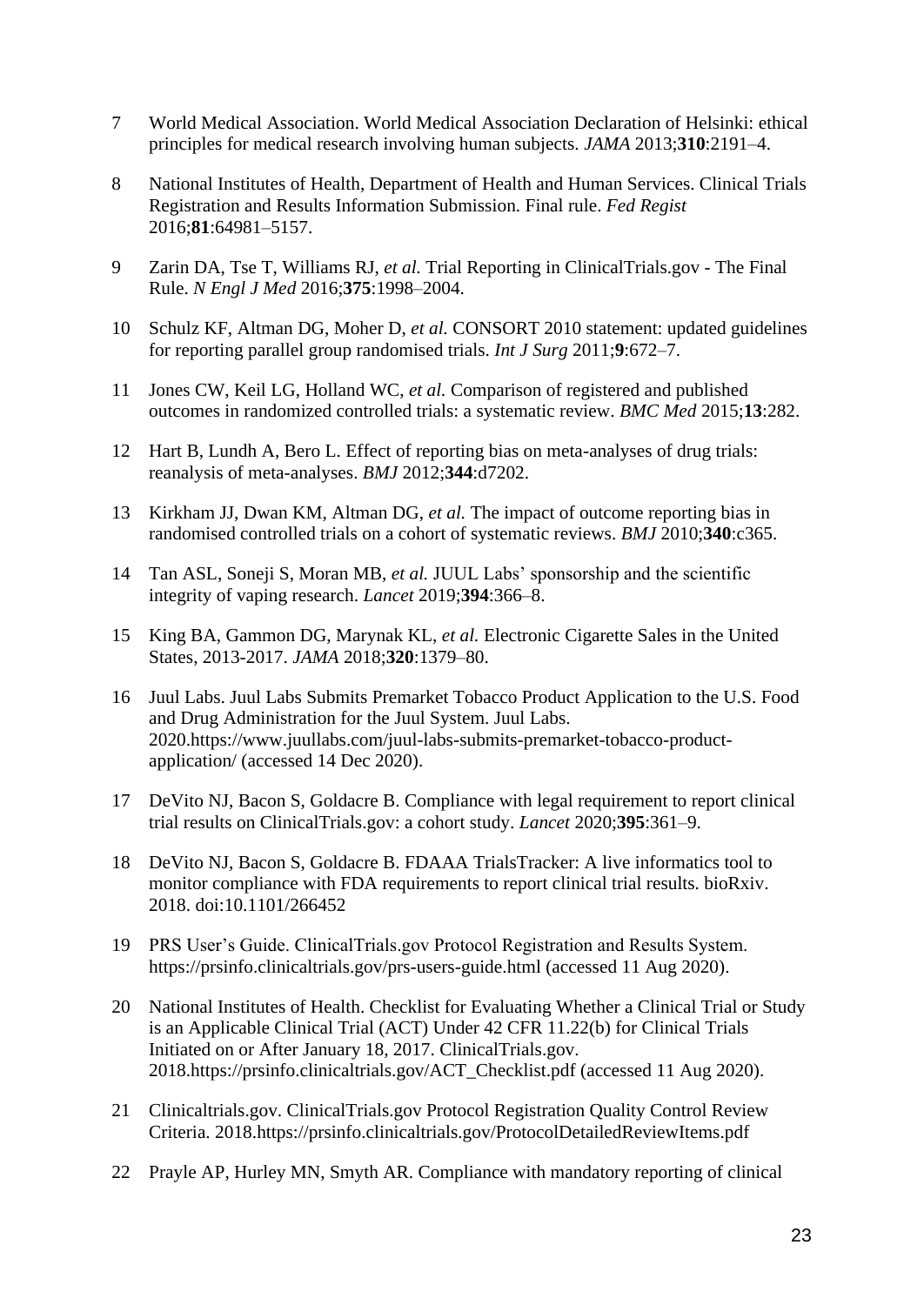[trial results on ClinicalTrials. gov: cross sectional study.](http://paperpile.com/b/Jq9uH1/IVQt) *[BMJ](http://paperpile.com/b/Jq9uH1/IVQt)* [2012;](http://paperpile.com/b/Jq9uH1/IVQt)**[344](http://paperpile.com/b/Jq9uH1/IVQt)**[:d7373.](http://paperpile.com/b/Jq9uH1/IVQt)

- 23 [Anderson ML, Chiswell K, Peterson ED,](http://paperpile.com/b/Jq9uH1/We4p) *[et al.](http://paperpile.com/b/Jq9uH1/We4p)* [Compliance with results reporting at](http://paperpile.com/b/Jq9uH1/We4p)  [ClinicalTrials.gov.](http://paperpile.com/b/Jq9uH1/We4p) *[N Engl J Med](http://paperpile.com/b/Jq9uH1/We4p)* [2015;](http://paperpile.com/b/Jq9uH1/We4p)**[372](http://paperpile.com/b/Jq9uH1/We4p)**[:1031–9.](http://paperpile.com/b/Jq9uH1/We4p)
- 24 [Dept. of Health and Human Services. Final Rule -](http://paperpile.com/b/Jq9uH1/PlND4) Clinical Trials Registration and [Results Information Submission. 2016;](http://paperpile.com/b/Jq9uH1/PlND4)**[81](http://paperpile.com/b/Jq9uH1/PlND4)**[:64982–](http://paperpile.com/b/Jq9uH1/PlND4) [5157.](http://paperpile.com/b/Jq9uH1/PlND4)[https://www.federalregister.gov/documents/2016/09/21/2016-22129/clinical-trials](https://www.federalregister.gov/documents/2016/09/21/2016-22129/clinical-trials-registration-and-results-information-submission)[registration-and-results-information-submission](https://www.federalregister.gov/documents/2016/09/21/2016-22129/clinical-trials-registration-and-results-information-submission)
- 25 [Jay J, Pfaunmiller EL, Huang NJ,](http://paperpile.com/b/Jq9uH1/sNhG6) *[et al.](http://paperpile.com/b/Jq9uH1/sNhG6)* [Changes in Biomarkers of Exposure Associated](http://paperpile.com/b/Jq9uH1/sNhG6)  [with Switching for 5 Days from Combusted Cigarettes to Nicotine Salt Pod System.](http://paperpile.com/b/Jq9uH1/sNhG6)  [2019.](http://paperpile.com/b/Jq9uH1/sNhG6)[https://jliscience.com/wp](https://jliscience.com/wp-content/uploads/watermark/pdfConstruct.php?article=/nas/content/live/jliscience/wp-content/uploads/2019/02/SRNT-Changes-in-Biomarkers-WM.pdf)[content/uploads/watermark/pdfConstruct.php?article=/nas/content/live/jliscience/wp](https://jliscience.com/wp-content/uploads/watermark/pdfConstruct.php?article=/nas/content/live/jliscience/wp-content/uploads/2019/02/SRNT-Changes-in-Biomarkers-WM.pdf)[content/uploads/2019/02/SRNT-Changes-in-Biomarkers-WM.pdf](https://jliscience.com/wp-content/uploads/watermark/pdfConstruct.php?article=/nas/content/live/jliscience/wp-content/uploads/2019/02/SRNT-Changes-in-Biomarkers-WM.pdf)
- 26 [Jay J, Pfaunmiller EL, Huang NJ,](http://paperpile.com/b/Jq9uH1/G6sf3) *[et al.](http://paperpile.com/b/Jq9uH1/G6sf3)* [5-Day Changes in Biomarkers of Exposure](http://paperpile.com/b/Jq9uH1/G6sf3)  [among Adult Smokers after Completely Switching from Combustible Cigarettes to a](http://paperpile.com/b/Jq9uH1/G6sf3)  [Nicotine-Salt Pod System.](http://paperpile.com/b/Jq9uH1/G6sf3) *[Nicotine Tob Res](http://paperpile.com/b/Jq9uH1/G6sf3)* [Published Online First: 5 November 2019.](http://paperpile.com/b/Jq9uH1/G6sf3)  [doi:](http://paperpile.com/b/Jq9uH1/G6sf3)[10.1093/ntr/ntz206](http://dx.doi.org/10.1093/ntr/ntz206)
- 27 CONSORT [Endorsers. CONSORT.](http://paperpile.com/b/Jq9uH1/BCtOn) [http://www.consort-statement.org/about](http://www.consort-statement.org/about-consort/endorsers)[consort/endorsers](http://www.consort-statement.org/about-consort/endorsers) [\(accessed 21 Aug 2020\).](http://paperpile.com/b/Jq9uH1/BCtOn)
- 28 [Smith SS, Piper ME, Bolt DM,](http://paperpile.com/b/Jq9uH1/S3cLU) *[et al.](http://paperpile.com/b/Jq9uH1/S3cLU)* [Development of the Brief Wisconsin Inventory of](http://paperpile.com/b/Jq9uH1/S3cLU)  [Smoking Dependence Motives.](http://paperpile.com/b/Jq9uH1/S3cLU) *[Nicotine Tob Res](http://paperpile.com/b/Jq9uH1/S3cLU)* [2010;](http://paperpile.com/b/Jq9uH1/S3cLU)**[12](http://paperpile.com/b/Jq9uH1/S3cLU)**[:489–99.](http://paperpile.com/b/Jq9uH1/S3cLU)
- 29 [Evans B, Heraldez D, Salapatek AM. An Open-Label Clinical Study to Evaluate](http://paperpile.com/b/Jq9uH1/HuI2J)  [Selected Constituents in Exhaled Breath and Room Air after the Use of Vapor Products](http://paperpile.com/b/Jq9uH1/HuI2J)  [and Conventional Cigarettes under Conditions of Residential, Office and Hospitality](http://paperpile.com/b/Jq9uH1/HuI2J)  [Environments. 2019.](http://paperpile.com/b/Jq9uH1/HuI2J)[https://jliscience.com/wp](https://jliscience.com/wp-content/uploads/watermark/pdfConstruct.php?article=/nas/content/live/jliscience/wp-content/uploads/2019/06/2019-0614-GFN-Environmental-Exposure-Poster-WM-FINAL.pdf)[content/uploads/watermark/pdfConstruct.php?article=/nas/content/live/jliscience/wp](https://jliscience.com/wp-content/uploads/watermark/pdfConstruct.php?article=/nas/content/live/jliscience/wp-content/uploads/2019/06/2019-0614-GFN-Environmental-Exposure-Poster-WM-FINAL.pdf)[content/uploads/2019/06/2019-0614-GFN-Environmental-Exposure-Poster-WM-](https://jliscience.com/wp-content/uploads/watermark/pdfConstruct.php?article=/nas/content/live/jliscience/wp-content/uploads/2019/06/2019-0614-GFN-Environmental-Exposure-Poster-WM-FINAL.pdf)[FINAL.pdf](https://jliscience.com/wp-content/uploads/watermark/pdfConstruct.php?article=/nas/content/live/jliscience/wp-content/uploads/2019/06/2019-0614-GFN-Environmental-Exposure-Poster-WM-FINAL.pdf)
- 30 [Evans B, Heraldez D, Botts D,](http://paperpile.com/b/Jq9uH1/gDljk) *[et al.](http://paperpile.com/b/Jq9uH1/gDljk)* [Characterizing Puff Topography After 15 Days of](http://paperpile.com/b/Jq9uH1/gDljk)  [Use of Nicotine Salt Pod System by Adult Smokers. 2019.](http://paperpile.com/b/Jq9uH1/gDljk)[https://jliscience.com/wp](https://jliscience.com/wp-content/uploads/watermark/pdfConstruct.php?article=/nas/content/live/jliscience/wp-content/uploads/2019/06/2019-0614-GFN-Topography-Poster-FINAL-WM.pdf)[content/uploads/watermark/pdfConstruct.php?article=/nas/content/live/jliscience/wp](https://jliscience.com/wp-content/uploads/watermark/pdfConstruct.php?article=/nas/content/live/jliscience/wp-content/uploads/2019/06/2019-0614-GFN-Topography-Poster-FINAL-WM.pdf)[content/uploads/2019/06/2019-0614-GFN-Topography-Poster-FINAL-WM.pdf](https://jliscience.com/wp-content/uploads/watermark/pdfConstruct.php?article=/nas/content/live/jliscience/wp-content/uploads/2019/06/2019-0614-GFN-Topography-Poster-FINAL-WM.pdf)
- 31 [Goldenson NI, Vose JG, Rubinstein ML,](http://paperpile.com/b/Jq9uH1/unMqL) *[et al.](http://paperpile.com/b/Jq9uH1/unMqL)* [Pharmacokinetic and Pharmacodynamic](http://paperpile.com/b/Jq9uH1/unMqL)  [Evaluation of JL ENDS, Comparator ENDS, Combustible Cigarette, and Nicotine Gum](http://paperpile.com/b/Jq9uH1/unMqL)  [Among Adult Smokers. 2020.](http://paperpile.com/b/Jq9uH1/unMqL)[https://jliscience.com/wp](https://jliscience.com/wp-content/uploads/2020/03/Post9_Goldenson_PKEValuation_Poster-WM1.pdf)[content/uploads/2020/03/Post9\\_Goldenson\\_PKEValuation\\_Poster-WM1.pdf](https://jliscience.com/wp-content/uploads/2020/03/Post9_Goldenson_PKEValuation_Poster-WM1.pdf)
- 32 [Schmucker C, Schell LK, Portalupi S,](http://paperpile.com/b/Jq9uH1/t8nCM) *[et al.](http://paperpile.com/b/Jq9uH1/t8nCM)* [Extent of non-publication in cohorts of](http://paperpile.com/b/Jq9uH1/t8nCM)  [studies approved by research ethics committees or included in trial registries.](http://paperpile.com/b/Jq9uH1/t8nCM) *[PLoS One](http://paperpile.com/b/Jq9uH1/t8nCM)* [2014;](http://paperpile.com/b/Jq9uH1/t8nCM)**[9](http://paperpile.com/b/Jq9uH1/t8nCM)**[:e114023.](http://paperpile.com/b/Jq9uH1/t8nCM)
- 33 [Goldacre B, Drysdale H, Dale A,](http://paperpile.com/b/Jq9uH1/nME9U) *[et al.](http://paperpile.com/b/Jq9uH1/nME9U)* [COMPare: a prospective cohort study correcting](http://paperpile.com/b/Jq9uH1/nME9U)  [and monitoring 58 misreported trials in real time.](http://paperpile.com/b/Jq9uH1/nME9U) *[Trials](http://paperpile.com/b/Jq9uH1/nME9U)* [2019;](http://paperpile.com/b/Jq9uH1/nME9U)**[20](http://paperpile.com/b/Jq9uH1/nME9U)**[:118.](http://paperpile.com/b/Jq9uH1/nME9U)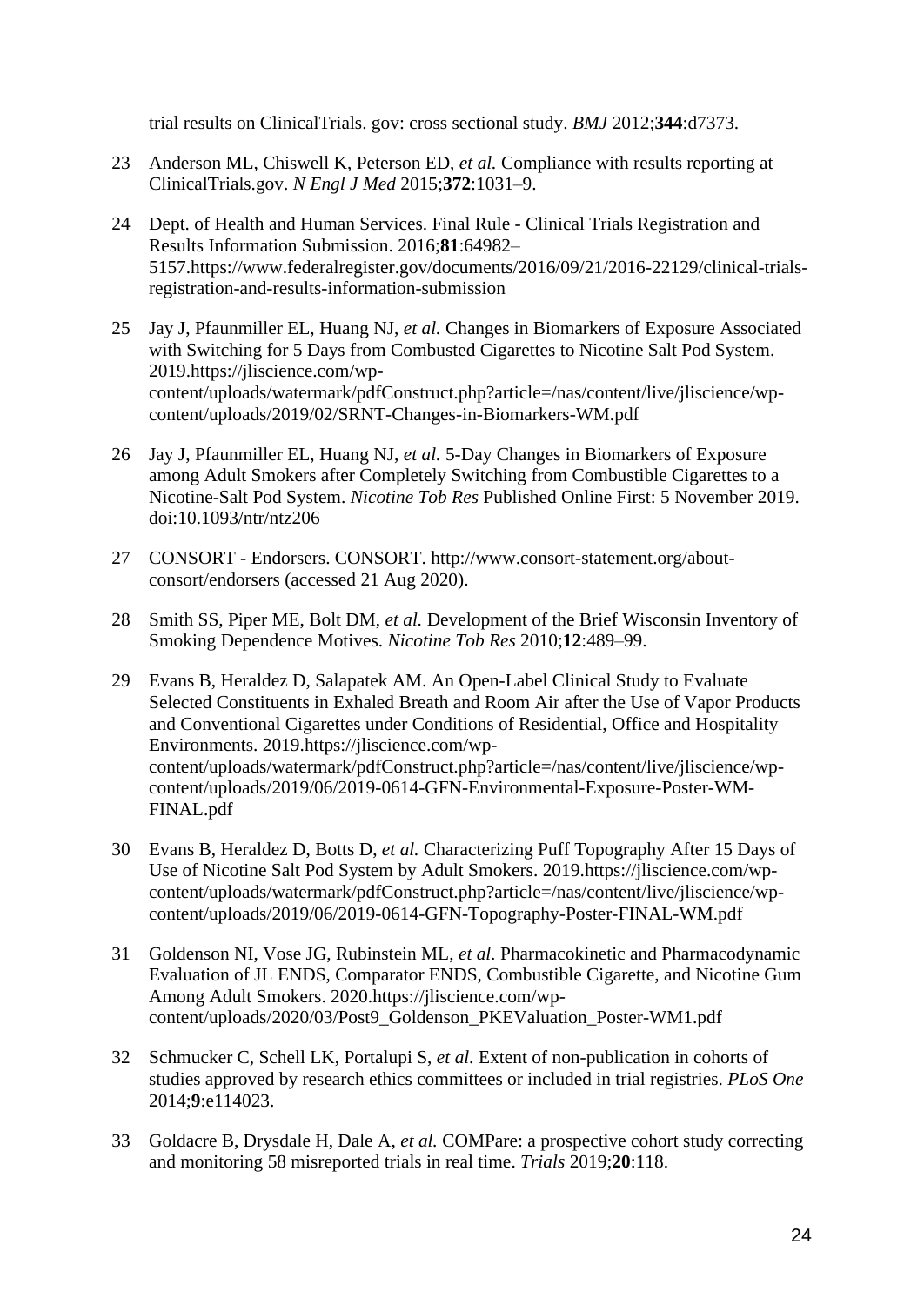- 34 [Talebi R, Redberg RF, Ross JS. Consistency of trial reporting](http://paperpile.com/b/Jq9uH1/yomVw) between [ClinicalTrials.gov and corresponding publications: one decade after FDAAA.](http://paperpile.com/b/Jq9uH1/yomVw) *[Trials](http://paperpile.com/b/Jq9uH1/yomVw)* [2020;](http://paperpile.com/b/Jq9uH1/yomVw)**[21](http://paperpile.com/b/Jq9uH1/yomVw)**[:675.](http://paperpile.com/b/Jq9uH1/yomVw)
- 35 [Riveros C, Dechartres A, Perrodeau E,](http://paperpile.com/b/Jq9uH1/3wFV6) *[et al.](http://paperpile.com/b/Jq9uH1/3wFV6)* [Timing and completeness of trial results](http://paperpile.com/b/Jq9uH1/3wFV6)  [posted at ClinicalTrials.gov and published in journals.](http://paperpile.com/b/Jq9uH1/3wFV6) *[PLoS Med](http://paperpile.com/b/Jq9uH1/3wFV6)* [2013;](http://paperpile.com/b/Jq9uH1/3wFV6)**[10](http://paperpile.com/b/Jq9uH1/3wFV6)**[:e1001566;](http://paperpile.com/b/Jq9uH1/3wFV6)  [discussion e1001566.](http://paperpile.com/b/Jq9uH1/3wFV6)
- 36 [Hartung DM, Zarin DA, Guise J-M,](http://paperpile.com/b/Jq9uH1/lKXac) *[et al.](http://paperpile.com/b/Jq9uH1/lKXac)* [Reporting discrepancies between the](http://paperpile.com/b/Jq9uH1/lKXac)  [ClinicalTrials.gov results database and peer-reviewed publications.](http://paperpile.com/b/Jq9uH1/lKXac) *[Ann Intern Med](http://paperpile.com/b/Jq9uH1/lKXac)* [2014;](http://paperpile.com/b/Jq9uH1/lKXac)**[160](http://paperpile.com/b/Jq9uH1/lKXac)**[:477–83.](http://paperpile.com/b/Jq9uH1/lKXac)
- 37 [Tang E, Ravaud P, Riveros C,](http://paperpile.com/b/Jq9uH1/GobfO) *[et al.](http://paperpile.com/b/Jq9uH1/GobfO)* [Comparison of serious adverse events posted at](http://paperpile.com/b/Jq9uH1/GobfO)  [ClinicalTrials.gov and published in corresponding journal articles.](http://paperpile.com/b/Jq9uH1/GobfO) *[BMC Med](http://paperpile.com/b/Jq9uH1/GobfO)* [2015;](http://paperpile.com/b/Jq9uH1/GobfO)**[13](http://paperpile.com/b/Jq9uH1/GobfO)**[:189.](http://paperpile.com/b/Jq9uH1/GobfO)
- 38 [Bero LA. Tobacco industry manipulation of research.](http://paperpile.com/b/Jq9uH1/m7Ide) *[Public Health Rep](http://paperpile.com/b/Jq9uH1/m7Ide)* [2005;](http://paperpile.com/b/Jq9uH1/m7Ide)**[120](http://paperpile.com/b/Jq9uH1/m7Ide)**[:200–](http://paperpile.com/b/Jq9uH1/m7Ide) [8.](http://paperpile.com/b/Jq9uH1/m7Ide)
- 39 [Hendlin YH, Vora M, Elias J,](http://paperpile.com/b/Jq9uH1/lZsYb) *[et al.](http://paperpile.com/b/Jq9uH1/lZsYb)* [Financial Conflicts of Interest and Stance on](http://paperpile.com/b/Jq9uH1/lZsYb)  [Tobacco Harm Reduction: A Systematic Review.](http://paperpile.com/b/Jq9uH1/lZsYb) *[Am J Public Health](http://paperpile.com/b/Jq9uH1/lZsYb)* [2019;](http://paperpile.com/b/Jq9uH1/lZsYb)**[109](http://paperpile.com/b/Jq9uH1/lZsYb)**[:e1–8.](http://paperpile.com/b/Jq9uH1/lZsYb)
- 40 [Diethelm PA, Rielle J-C, McKee M. The whole truth and nothing but the truth? The](http://paperpile.com/b/Jq9uH1/4miS7)  [research that Philip Morris did not want you to see.](http://paperpile.com/b/Jq9uH1/4miS7) *[Lancet](http://paperpile.com/b/Jq9uH1/4miS7)* [2005;](http://paperpile.com/b/Jq9uH1/4miS7)**[366](http://paperpile.com/b/Jq9uH1/4miS7)**[:86–92.](http://paperpile.com/b/Jq9uH1/4miS7)
- 41 [Kennedy CD, van Schalkwyk MCI, McKee M,](http://paperpile.com/b/Jq9uH1/UKyC6) *[et al.](http://paperpile.com/b/Jq9uH1/UKyC6)* [The cardiovascular effects of](http://paperpile.com/b/Jq9uH1/UKyC6)  [electronic cigarettes: A systematic review of experimental studies.](http://paperpile.com/b/Jq9uH1/UKyC6) *[Prev Med](http://paperpile.com/b/Jq9uH1/UKyC6)* [2019;](http://paperpile.com/b/Jq9uH1/UKyC6)**[127](http://paperpile.com/b/Jq9uH1/UKyC6)**[:105770.](http://paperpile.com/b/Jq9uH1/UKyC6)
- 42 [Pisinger C, Godtfredsen N, Bender AM. A conflict of interest is strongly associated with](http://paperpile.com/b/Jq9uH1/ebpry)  [tobacco industry-favourable results, indicating no harm of e-cigarettes.](http://paperpile.com/b/Jq9uH1/ebpry) *[Prev Med](http://paperpile.com/b/Jq9uH1/ebpry)* [2019;](http://paperpile.com/b/Jq9uH1/ebpry)**[119](http://paperpile.com/b/Jq9uH1/ebpry)**[:124–31.](http://paperpile.com/b/Jq9uH1/ebpry)
- 43 [Godlee F, Malone R, Timmis A,](http://paperpile.com/b/Jq9uH1/jmF8H) *[et al.](http://paperpile.com/b/Jq9uH1/jmF8H)* [Journal policy on research funded by the tobacco](http://paperpile.com/b/Jq9uH1/jmF8H)  [industry.](http://paperpile.com/b/Jq9uH1/jmF8H) *[BMJ](http://paperpile.com/b/Jq9uH1/jmF8H)* [2013;](http://paperpile.com/b/Jq9uH1/jmF8H)**[347](http://paperpile.com/b/Jq9uH1/jmF8H)**[:f5193.](http://paperpile.com/b/Jq9uH1/jmF8H)
- 44 [Khuri FR, Ramalingam SS. Time to divest from tobacco-funded research.](http://paperpile.com/b/Jq9uH1/ZzuB4) *[Cancer](http://paperpile.com/b/Jq9uH1/ZzuB4)* [2015;](http://paperpile.com/b/Jq9uH1/ZzuB4)**[121](http://paperpile.com/b/Jq9uH1/ZzuB4)**[:2294–5.](http://paperpile.com/b/Jq9uH1/ZzuB4)
- 45 [PLoS Medicine Editors. A new policy on tobacco papers. PLoS Med. 2010;](http://paperpile.com/b/Jq9uH1/vpHUT)**[7](http://paperpile.com/b/Jq9uH1/vpHUT)**[:e1000237.](http://paperpile.com/b/Jq9uH1/vpHUT)
- 46 [Song F, Parekh S, Hooper L,](http://paperpile.com/b/Jq9uH1/a4K77) *[et al.](http://paperpile.com/b/Jq9uH1/a4K77)* [Dissemination and publication of research findings:](http://paperpile.com/b/Jq9uH1/a4K77)  [an updated review of related biases.](http://paperpile.com/b/Jq9uH1/a4K77) *[Health Technol Assess](http://paperpile.com/b/Jq9uH1/a4K77)* [2010;](http://paperpile.com/b/Jq9uH1/a4K77)**[14](http://paperpile.com/b/Jq9uH1/a4K77)**:iii, ix – [xi, 1–193.](http://paperpile.com/b/Jq9uH1/a4K77)
- 47 [Turner EH, Matthews AM, Linardatos E,](http://paperpile.com/b/Jq9uH1/QRedh) *[et al.](http://paperpile.com/b/Jq9uH1/QRedh)* [Selective publication of antidepressant](http://paperpile.com/b/Jq9uH1/QRedh)  [trials and its influence on apparent efficacy.](http://paperpile.com/b/Jq9uH1/QRedh) *[N Engl J Med](http://paperpile.com/b/Jq9uH1/QRedh)* [2008;](http://paperpile.com/b/Jq9uH1/QRedh)**[358](http://paperpile.com/b/Jq9uH1/QRedh)**[:252–60.](http://paperpile.com/b/Jq9uH1/QRedh)
- 48 [Dwan K, Gamble C, Williamson PR,](http://paperpile.com/b/Jq9uH1/FT6dU) *[et al.](http://paperpile.com/b/Jq9uH1/FT6dU)* [Systematic review of the empirical evidence](http://paperpile.com/b/Jq9uH1/FT6dU)  [of study publication bias and outcome reporting bias -](http://paperpile.com/b/Jq9uH1/FT6dU) an updated review. *[PLoS One](http://paperpile.com/b/Jq9uH1/FT6dU)* [2013;](http://paperpile.com/b/Jq9uH1/FT6dU)**[8](http://paperpile.com/b/Jq9uH1/FT6dU)**[:e66844.](http://paperpile.com/b/Jq9uH1/FT6dU)
- 49 [International Committee of Medical Journal Editors. Clinical Trials. ICMJE.](http://paperpile.com/b/Jq9uH1/oUIUm)